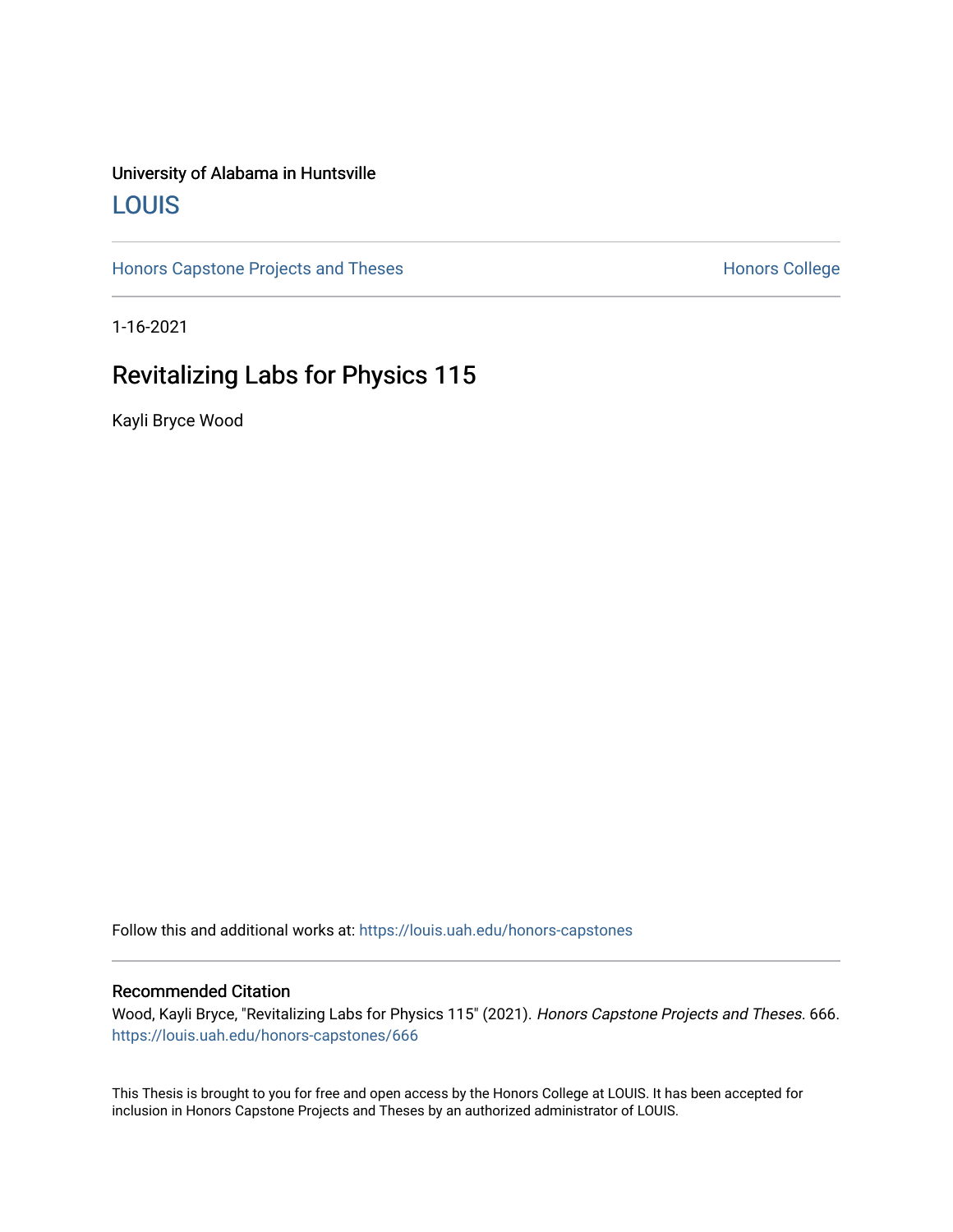# **Revitalizing Labs for Physics 115**

by

# **Kayli Bryce Wood**

## **An Honors Capstone**

submitted in partial fulfillment of the requirements

for the Honors Diploma

to

**The Honors College** 

of

The University of Alabama in Huntsville

**15 January 2021** 

Honors Capstone Director: Dr. Themis Chronis

**Clinical Assistant Professor of Physics** 

|                                                                                                        | 15 Jan 2021                                                                                                                                        |
|--------------------------------------------------------------------------------------------------------|----------------------------------------------------------------------------------------------------------------------------------------------------|
| Student (signature) .                                                                                  | Date                                                                                                                                               |
|                                                                                                        | 01/16/2021                                                                                                                                         |
| Directo (signature)                                                                                    | Date                                                                                                                                               |
|                                                                                                        | Digitally signed by James Miller<br>DN: cn=James Miller, o=UAH, ou=PH<br>& ISEd, email=millerja@uah.edu, c=US<br>Date: 2021.01.18 12:16:47 -06'00' |
| Department Chair (signature)                                                                           | Date                                                                                                                                               |
| Digitally signed by William S<br>William S Wilkerson<br>Wilkerson<br>Date: 2021.01.19 09:32:27 -06'00' |                                                                                                                                                    |
| Honors College Dean (signature)<br>Date                                                                |                                                                                                                                                    |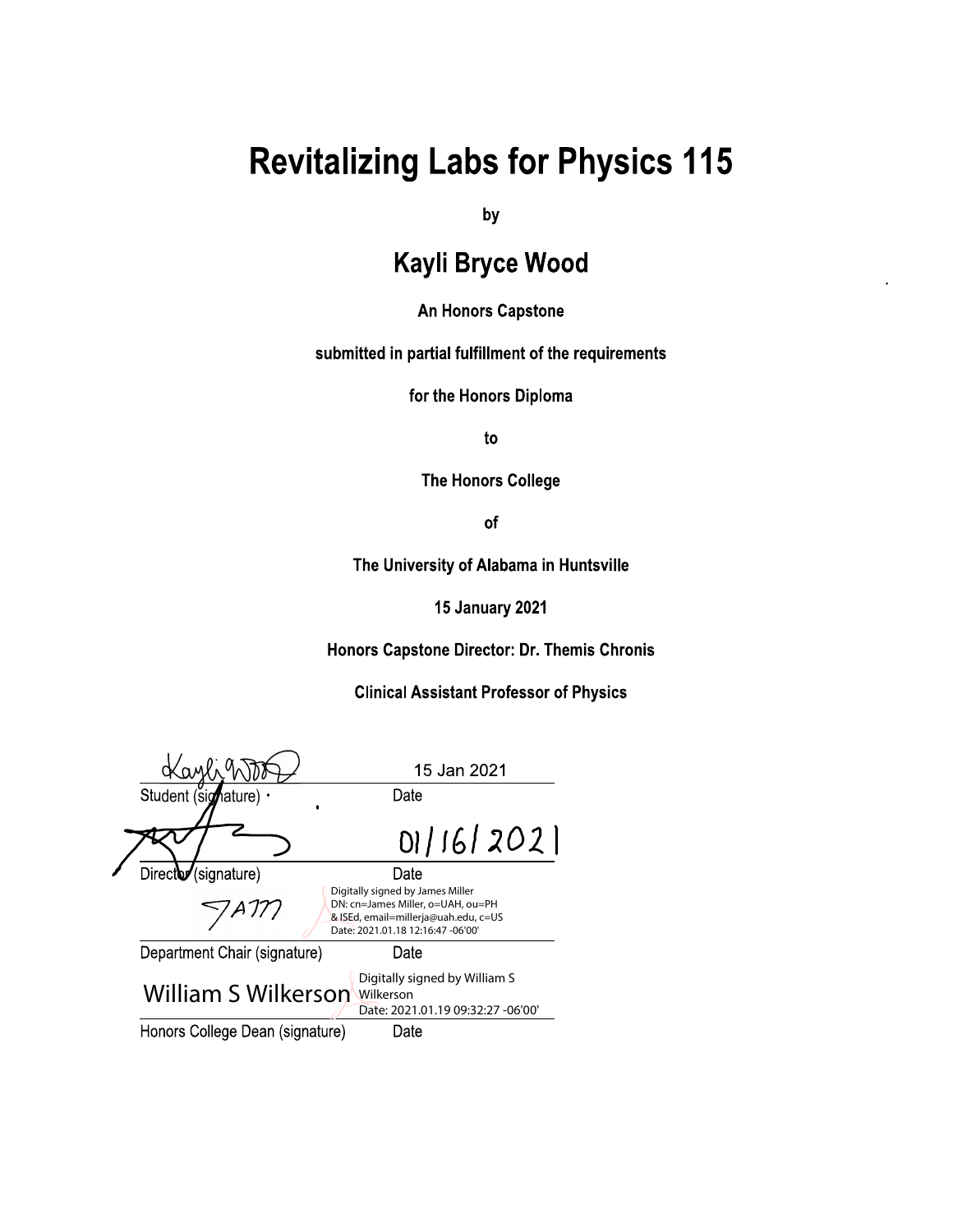

Honors College Frank Franz Hall +1 (256) 824-6450 (voice) +1 (256) 824-7339 (fax) honors@uah.edu

#### Honors Thesis Copyright Permission

#### This form must be signed by the student and submitted as a bound part of the thesis.

In presenting this thesis in partial fulfillment of the requirements for Honors Diploma or Certificate from The University of Alabama in Huntsville, I agree that the Library of this University shall make it freely available for inspection. I further agree that permission for extensive copying for scholarly purposes may be granted by my advisor or, in his/her absence, by the Chair of the Department, Director of the Program, or the Dean of the Honors College. It is also understood that due recognition shall be given to me and to The University of Alabama in Huntsville in any scholarly use which may be made of any material in this thesis.

Kayli Wood

Student Name (printed)

Kaylint

Student Signature

15 Jan 2021

Date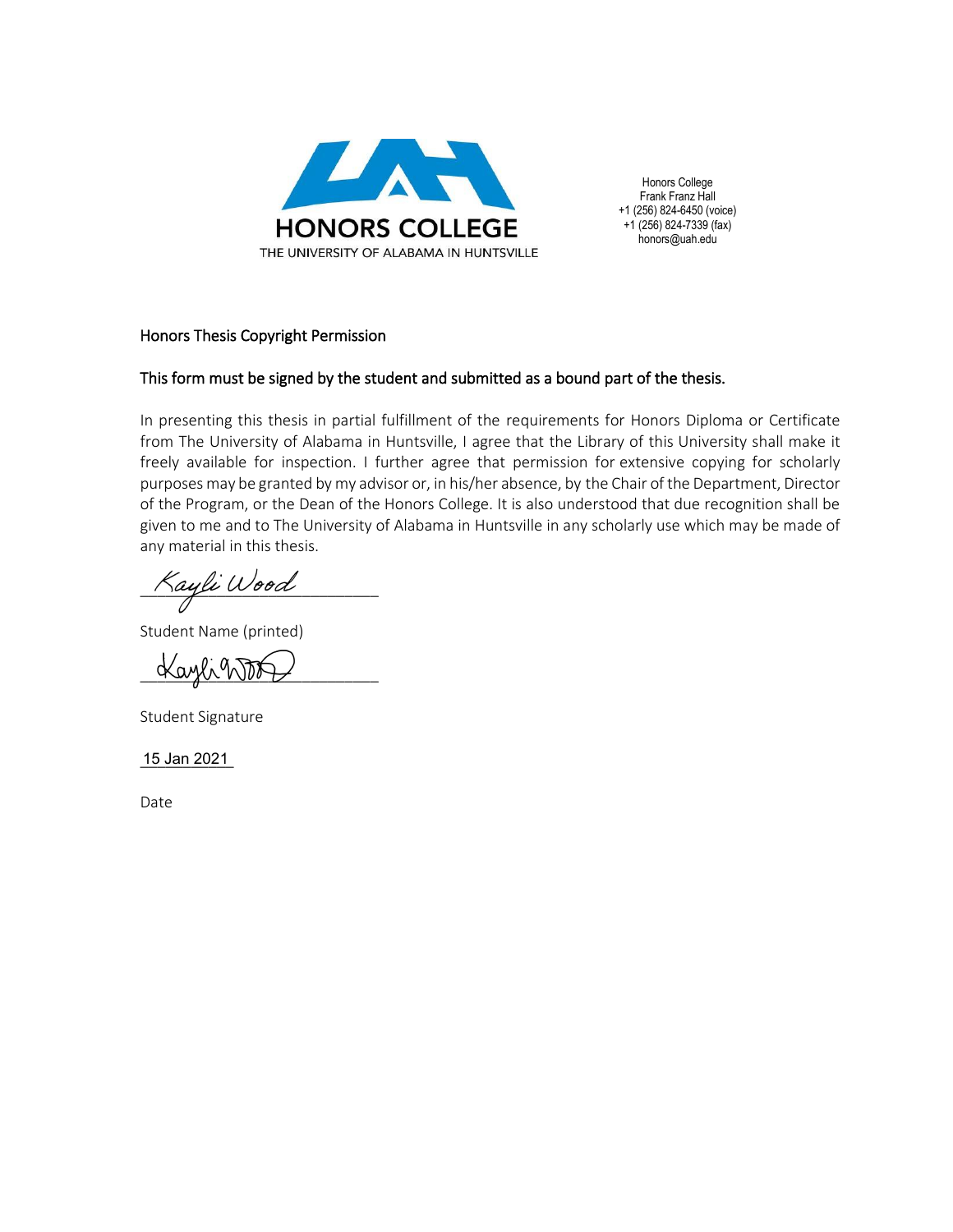## Table of Contents

Abstract

Introduction

Chapter 1: Ohm's Law

Chapter 2: Resistor and Capacitor (RC) Circuit

Chapter 3: Inductor and Resistor (LR) Circuit

Chapter 4: Thermodynamics

Chapter 5: Equipment

Reference List

Conclusion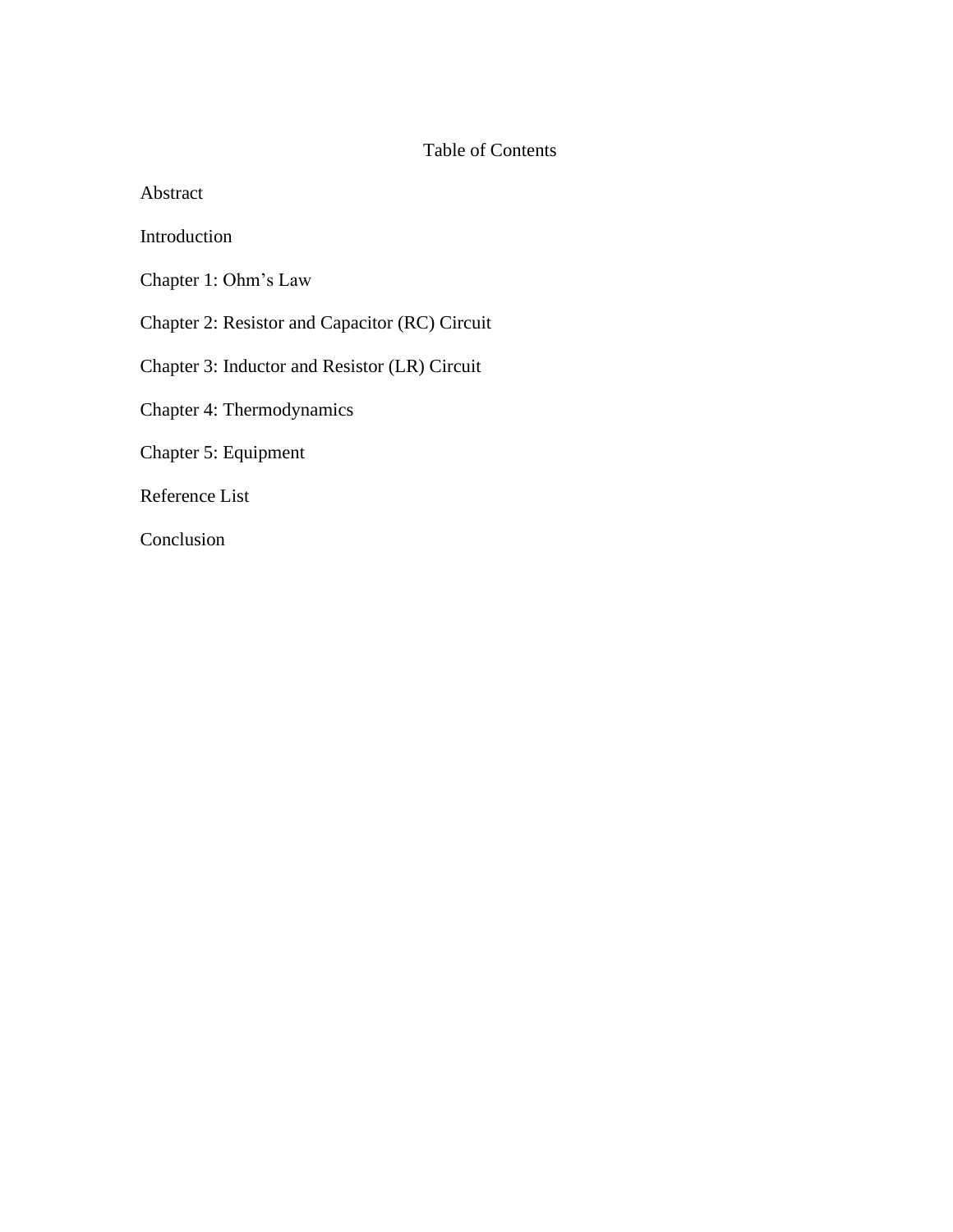#### **Abstract**

The purpose of this project was to add hands-on equipment to the experiments of the Physics 115 lab and create a new delivery of instruction in the form of tutorial screencasts. This was accomplished through meetings with the project advisor, Dr. Chronis, discussing new content and new procedures for three particular experiment topics given priority. The topics of Ohm's Law, a resistor and capacitor (RC) circuit, and an inductor and resistor (LR) circuit, were deemed to be the priority experiments. New procedures covering the concepts behind these topics had to be created that adequately utilized the hands-on equipment. Tutorial videos demonstrating these new procedures with the equipment were then created as an addition to the lab manual. The addition of these tutorials allows the students to come into the lab more prepared and releases the individual running the lab of tedious procedural questions. The combination of these two things creates a lab environment conducive to the exploration of deeper conceptual relationships and ideas.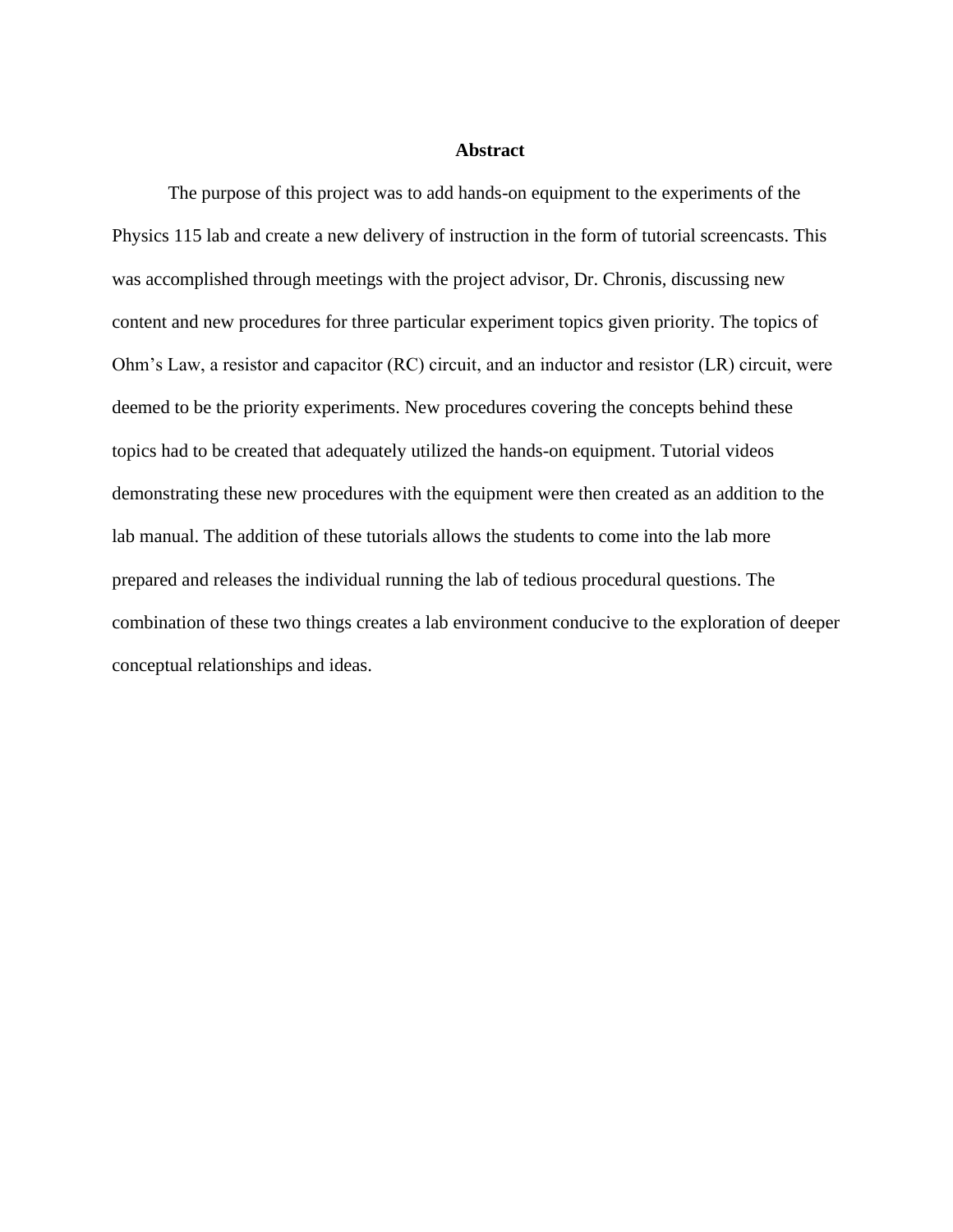#### **Introduction**

This manuscript documents the process of revitalizing the Physics 115 laboratories. Dr. Chronis acted as my project advisor as we worked to create new experiments utilizing recently bought equipment with a different approach to the instruction. At this academic level, it is uncommon for a lab to be full of equipment an engineer might use daily in their job, which is one of the things we wanted to change. This project worked to incorporate more hands-on equipment into the lab manual and create lab procedure tutorial videos that would deliver the information to the students in a new more complete way so that they are better prepared for more complicated experiments. While the tutorial videos' main objective was to demonstrate how the equipment works and what each student will be doing in each lab, they also introduce the experiment's concepts and relationships to be covered in the lab. The hardest thing about succeeding in a lab is trying to understand a brand-new concept in under three hours when you are not really sure what is being done, or how, or why. The videos take a portion of that unknown away, and students can focus on the topics being covered and the relationships they should be looking for.

Our priority was rewriting three major laboratories and completing tutorials for each. These lab topics were the Ohm's Law, a resistor-capacitor circuit, and an inductor-resistor circuit. Within the summer, all three were completely revised and had tutorials covering each part of the revised procedure, so we decided to create videos for one more lab, covering thermodynamics. We also included a tutorial video for each piece of vital equipment used in the new labs, the digital multimeter, the oscilloscope, and the function generator. The background, the process of rewriting the procedure, and the creation of tutorial videos is discussed in detail for each lab in the chapters below.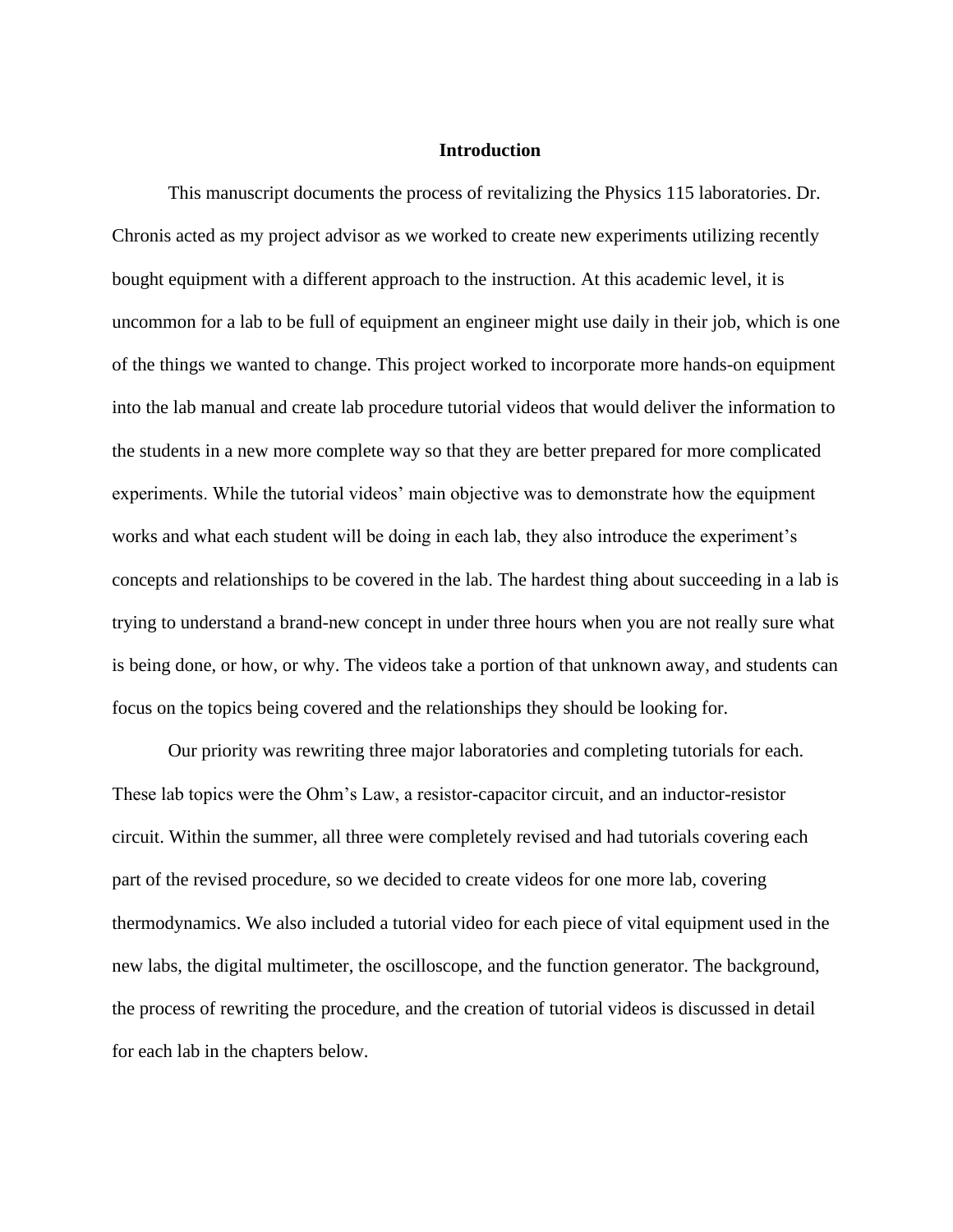#### **Chapter 1: Ohm's Law**

#### **Background**

The Ohm's Law is the most foundational law in electrical circuits; it relates current, voltage, and resistance. It is stated in Equation 1 in its most basic form.

$$
V = IR \tag{1}
$$

In Equation 1, (V) represents voltage, (I) represents current, and (R) represents resistance. This law is true for any electrical component or circuit, meaning it can be evaluated for the entire circuit using total circuit resistance and maximum supplied voltage, or for a specific resistor using its resistance and the current across only that resistor.

If the Ohm's Law were to be used for an entire circuit, the circuit's total resistance would need to be calculated. Resistors in a circuit are added together differently depending on which configuration they are in, series or parallel. Resistors in series are added according to Equation 2, while resistors in parallel are added according to Equation 3 both shown for (n) number of resistors.

$$
R_{eq} = R_1 + R_2 + R_3 + \dots + R_n \tag{2}
$$

$$
\frac{1}{R_{eq}} = \frac{1}{R_1} + \frac{1}{R_2} + \frac{1}{R_3} + \dots + \frac{1}{R_n}
$$
 (3)

For a series circuit, the current through an individual resistor is the same but they have varying voltage drops across each one. For a parallel circuit, the opposite is true; all resistors have equal voltage and varying current.

In contrast to resistors, which hold constant resistance, there are electrical elements that do not have constant resistance and therefore display non-ohmic behavior, meaning that element does not follow the Ohm's Law. A light bulb is a common example of this; its filament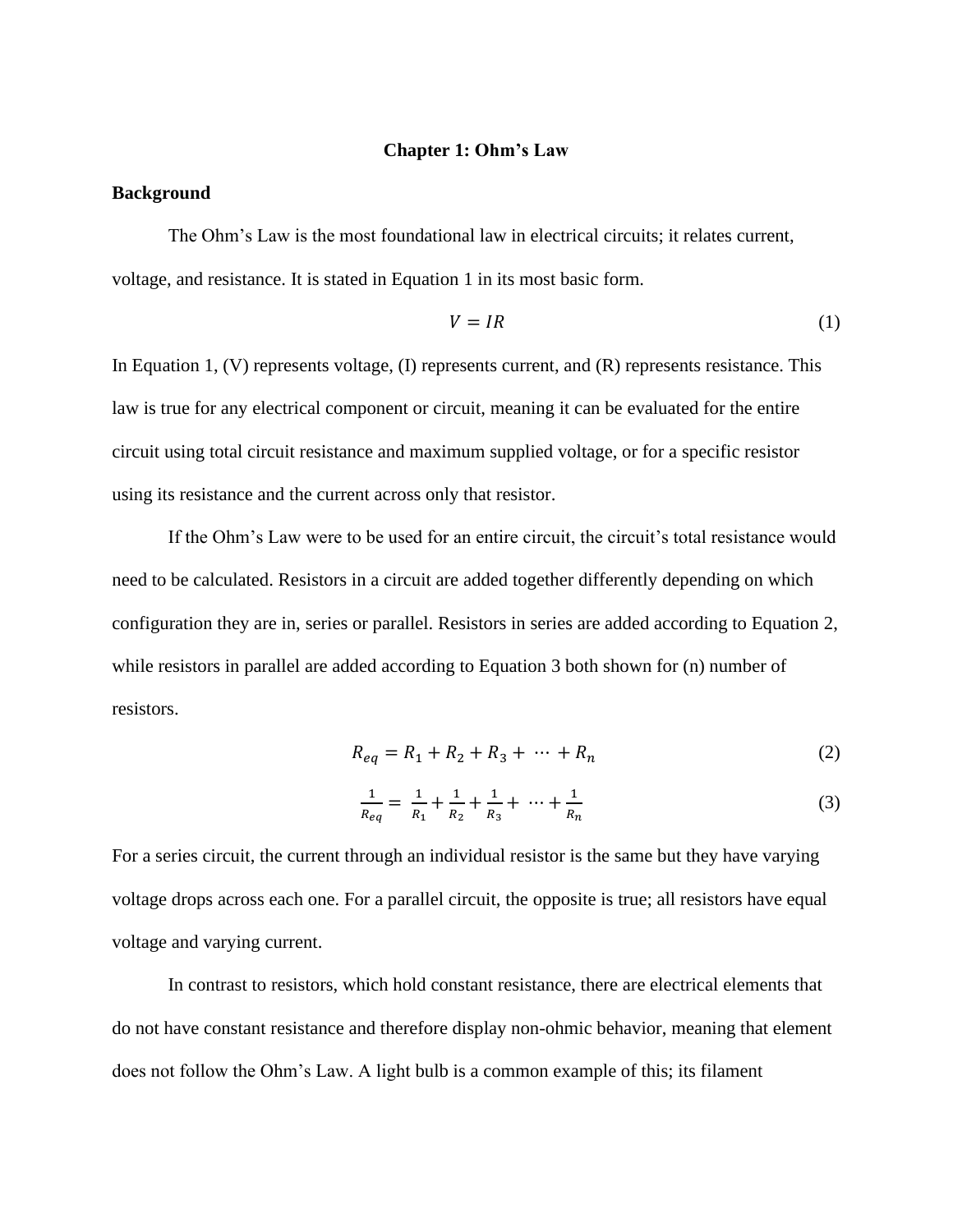undergoes a temperature change when experiencing current, and the addition of that variable changes the light bulb's resistance [4]. When temperature is the cause of non-ohmic behavior, the notion of "cold resistance" is introduced, meaning an element can have a certain value of resistance when "cold" or without any current, but that value is not constant. Once the element experiences current, the resistance is now "hot" and changes with the temperature of the element, which in the light bulb example, would be its internal filament.

An insulator is another common example of an element that display non-ohmic behavior. Insulators act, as the name would imply, resisting (or insulating) current, but when enough voltage is applied to the component, the insulator will allow current to flow through it [5]. Insulators have a property known as "break voltage," also known as "dielectric strength" which is this value of voltage that must be overcome for current to flow through the insulator [5]. When current does flow through an insulator, there is an initial rush after overcoming the break voltage [5]. This rush causes the current to be non-linear and therefore non-ohmic.

The "current" and "voltage" that have been discussed so far, also have varying properties, meaning a power source can have direct current or alternating current. Direct current (commonly known as DC) is a constant flow of charge in only one direction [6]. Alternating current (commonly known as AC) is a time-varying flow of charge that oscillates between two directions of flow [6]. A graphical depiction of DC versus AC power can be seen in Figure 1.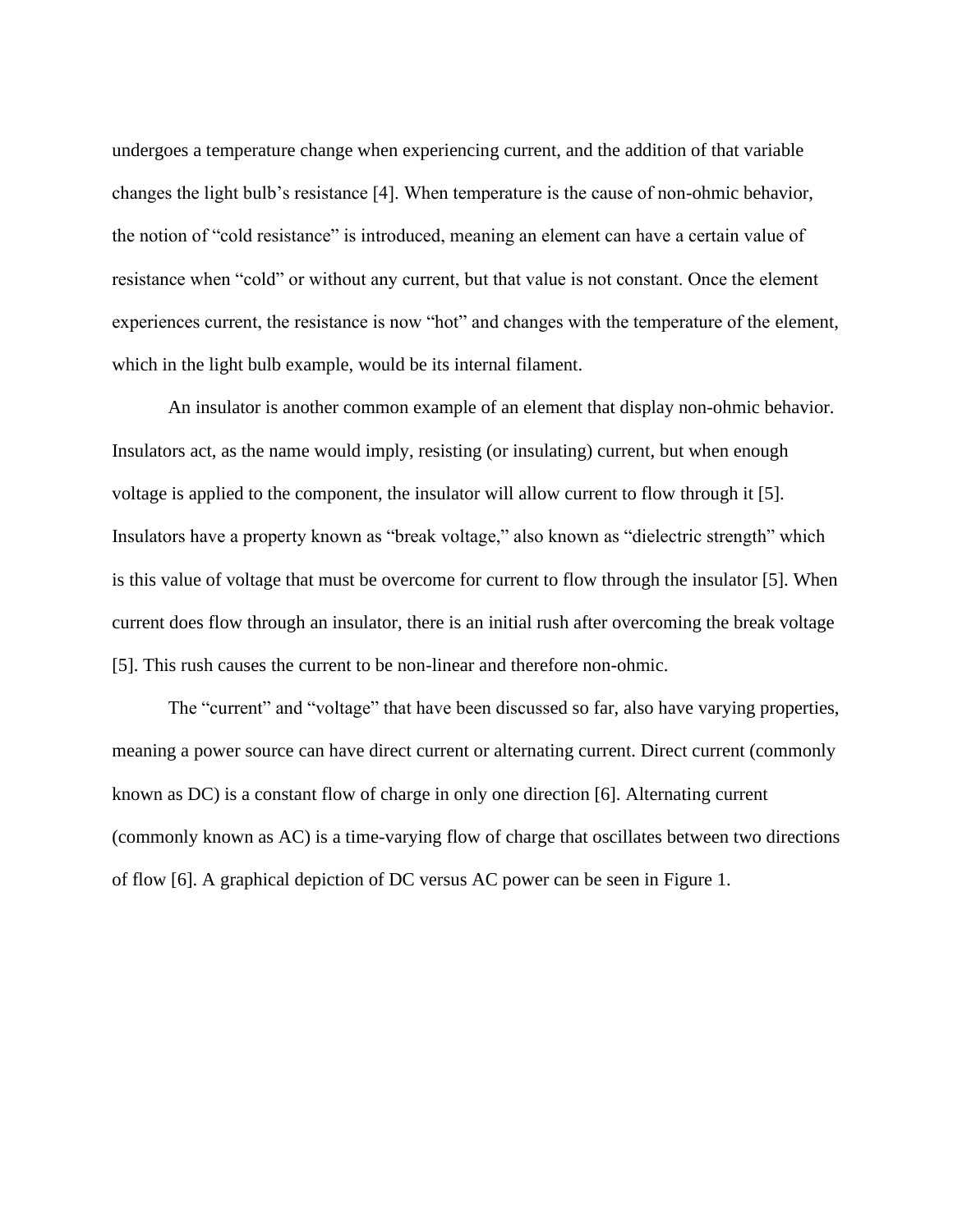

**Figure 1:** Graphical Depiction of DC (top) and AC (bottom) Power [6]

AC power can be delivered in various waveforms, including a sine wave or a square wave, although sine is most commonly used. Because of the oscillating nature of AC power, an average is needed of the current and voltage values; these are known as "RMS" values of current and voltage, where "RMS" stands for "root mean square" [6]. The derivations for  $(l_{rms})$  and  $(V_{rms})$ can be seen in Equations 4 and 5, where subscript (0) is to mean the peak values of current and voltage within the AC fluctuations.

$$
I_{rms} = \frac{I_0}{\sqrt{2}}\tag{4}
$$

$$
V_{rms} = \frac{V_0}{\sqrt{2}}\tag{5}
$$

These "rms" values are what are to be used in the Ohm's Law.

### **Preliminary Work**

This was the first experiment that was worked through, because unlike the other material, a good general knowledge base surrounding the Ohm's Law was already established. Meetings began with Dr. Chronis nearly every day to discuss what we thought were the necessary components to fully understanding the Ohm's Law. We knew we had to cover resistors, both in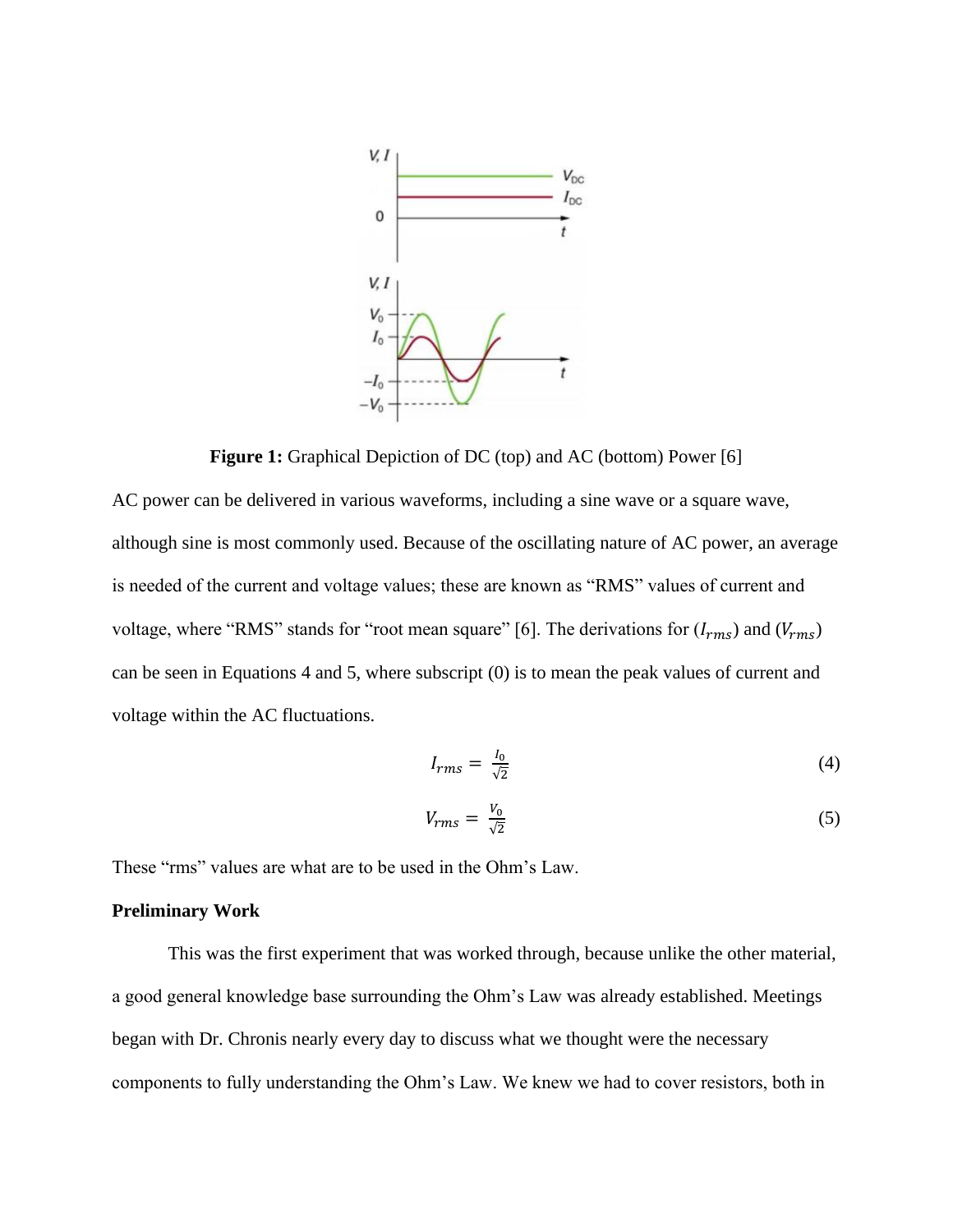series and parallel to illustrate the basic Ohm's Law principles. It was also decided to include elements that displayed non-ohmic behavior as a counterpart to the resistors. This was accomplished by adding a circuit with a bulb, which demonstrated the principle of cold/hot resistance to the students, and a circuit with an insulator, which conveyed the idea of break voltage. Lastly, we wanted to be sure a circuit with alternating current instead of direct current was examined in the laboratory. This meant the experiment would consist of five different circuit configurations, with various elements.

With the content decided, the procedure was worked on next. We both individually worked on what we thought the best procedure would be for understanding these concepts in multiple settings, but ultimately, we continued with Dr. Chronis's established procedure. At our next meeting, Dr. Chronis talked me through the new procedure and how he wanted me to practice, while he finished writing up the new manual and perfecting the values we would use. After a few days, the new official procedure was ready, and began to be practiced exactly as stated in the lab manual while verifying the results to find any discrepancies or issues. Once confidence was established in the lab procedure, the creation of screencasts began to capture someone working through the lab. This was often the part of the process where problems were encountered and had to be solved.

An issue would arise whenever the procedure's results did not match the theoretical or expected values. With this being a first encounter with the new instruments, most of the problems experienced within this lab were small and purely a result of lack of comfortability with the new equipment. During one of the initial procedure practices, there was difficulty matching the voltage output values from the function generator and the digital multimeter. Although it was later decided to use a power amplifier for the DC portions of the lab, which the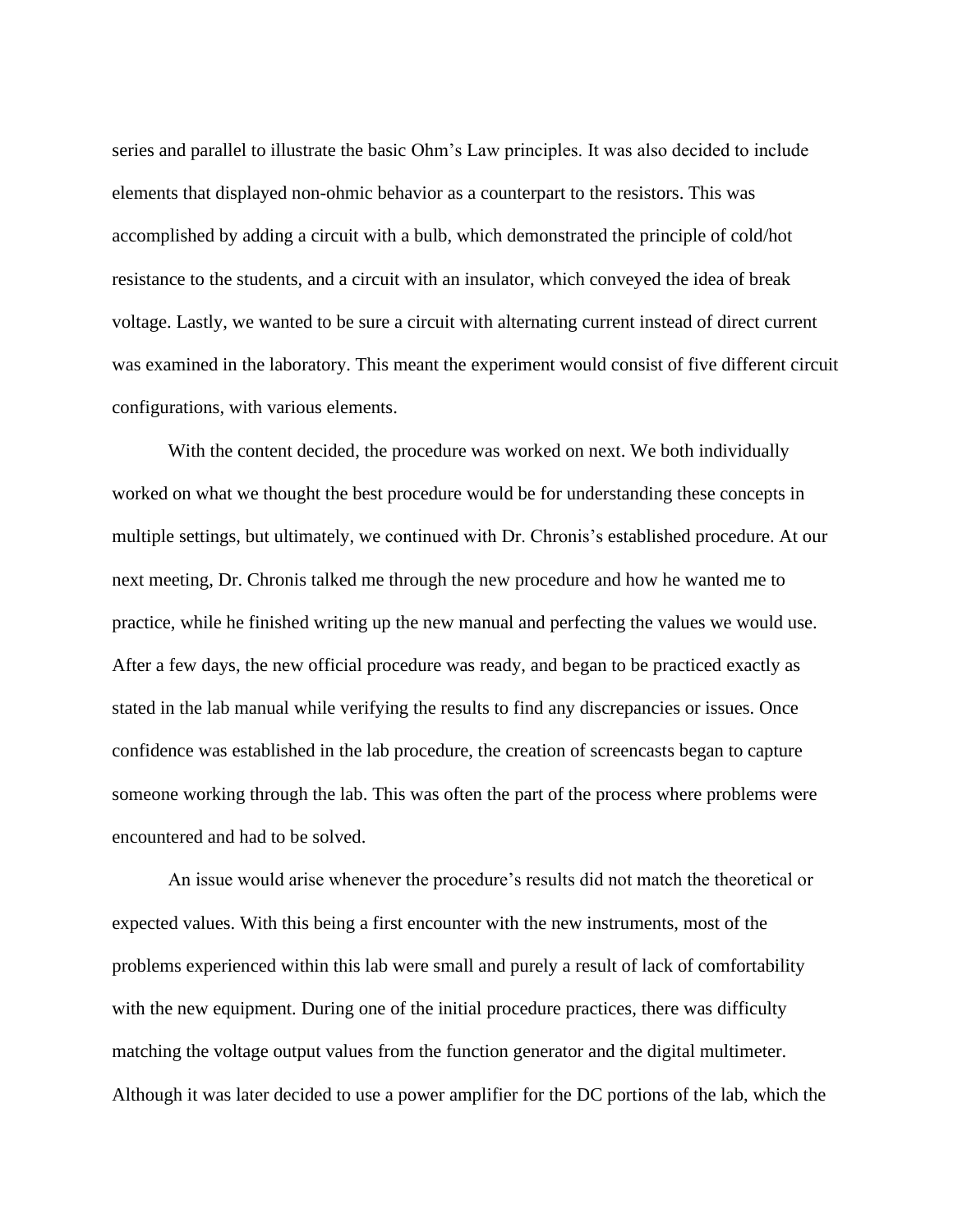videos reflect, at the time of practice the current was supplied with the DC setting on the function generator. From the established knowledge of Ohm's Law, it was known that the displayed value on the function generator was correct, but the lab manual stated to record the multimeter value, which was known to be incorrect. The discrepancy using placeholder values can be seen below.

Current Given =  $8 \text{ mA}$  Resistance Used =  $30 \Omega$ 

Function Generator Displayed Value of Voltage – 0.24 V

Function Generator Value Justification (from Equation 1) –  $V = IR = 0.008 * 30 = 0.24 V$ 

Digital Multimeter Displayed Value of Voltage – 0.17 V

The value displayed on the digital multimeter seemed unjustified. At the time, it was decided to make a note to ask Dr. Chronis later, and continue with the experiment procedure, which was the AC portion. The function generator was changed from a constant direct current to a sine wave of alternating current. It was then noticed that the readout of the digital multimeter matched the RMS voltage value displayed on the function generator. At the time, it was unknown to me why the multimeter would be accurate for AC voltage but not DC voltage, so a meeting was set with Dr. Chronis the next day to discuss. This was when the different settings of the multimeter were first discovered. It was realized the multimeter had been set to the AC voltage setting, which calculates the RMS value using the peak voltage, for the DC portion of the lab. The proof of this mistake can be seen below using the same placeholder values as before.

Current Given =  $8 \text{ mA}$  Resistance Used =  $30 \Omega$ 

Digital Multimeter Displayed Value of Voltage – 0.17 V

Peak Voltage / Constant DC Voltage (from Equation 1) –  $V = IR = 0.008 * 30 = 0.24 V$ 

RMS Voltage Value (from Equation 5) –  $V_{rms} = \frac{V_0}{\sqrt{2}}$  $\frac{V_0}{\sqrt{2}} = \frac{0.24}{\sqrt{2}}$  $\frac{V}{\sqrt{2}} = 0.17 V$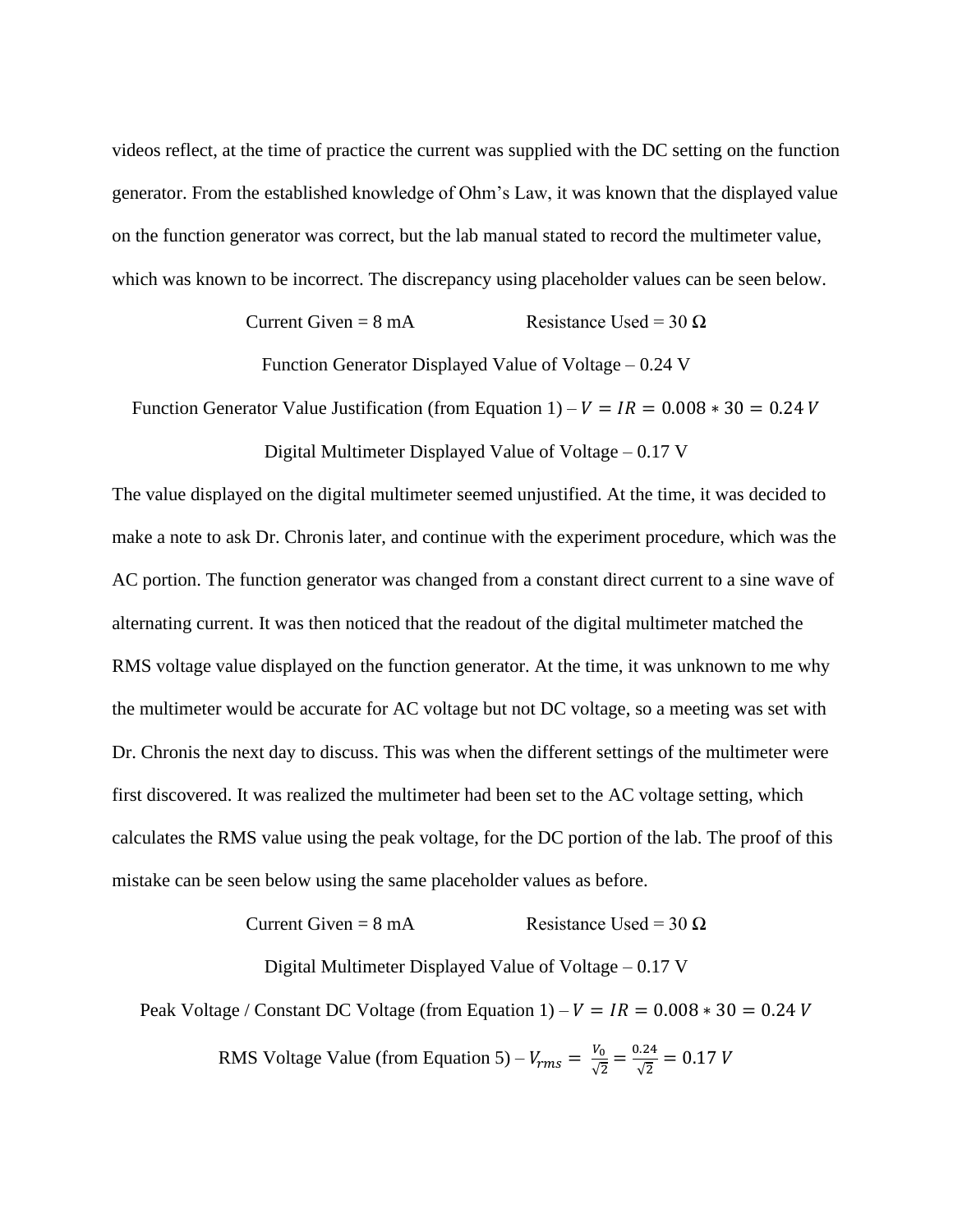The mistake was quite foolish, but thankfully for my patient project advisor, it was remedied quickly. This type of issue happened occasionally throughout the process of all labs, but eventually enough expertise of the equipment was gained, and issues could be solved within the day without assistance until they were few and far between.

#### **Creation of Screencasts**

When confidence was established in the procedure of the experiment and its results, the creation of tutorial screencasts of the laboratory began, while still periodically meeting with Dr. Chronis to give updates and receive feedback. This experiment contained the most tutorial videos out of all other experiments covered, with a total of six. Each video covered a different section of the lab material: a circuit with resistors in series, a circuit with resistors in parallel, a circuit with a bulb, a circuit with an insulator, and a circuit using alternating current instead of direct current. This lab also included an introductory video which provided a basic overview of the experiment with some tips on how to create circuits and how to use the new equipment for the particular goals of this laboratory.

The first portion was focused on basic circuitry and demonstration of the Ohm's Law using resistors. Two tutorial videos were dedicated to this portion; one showing two resistors connected in series with each other, and the other showing two resistors connected in parallel. In order to maximize new equipment used, the circuit consisted of a direct current power supply, a resistor box, and a circuit board containing a ten Ohm resistor and a thirty-three Ohm resistor. Both videos demonstrated the proper way to establish the circuits and highlighted the constant ratio seen between voltage and current values on the power supply because of Ohm's Law. Resistance properties were also discussed, like the proper way to add resistors in each circuitry and how the circuitry affects both the voltage and current. From background, it is known that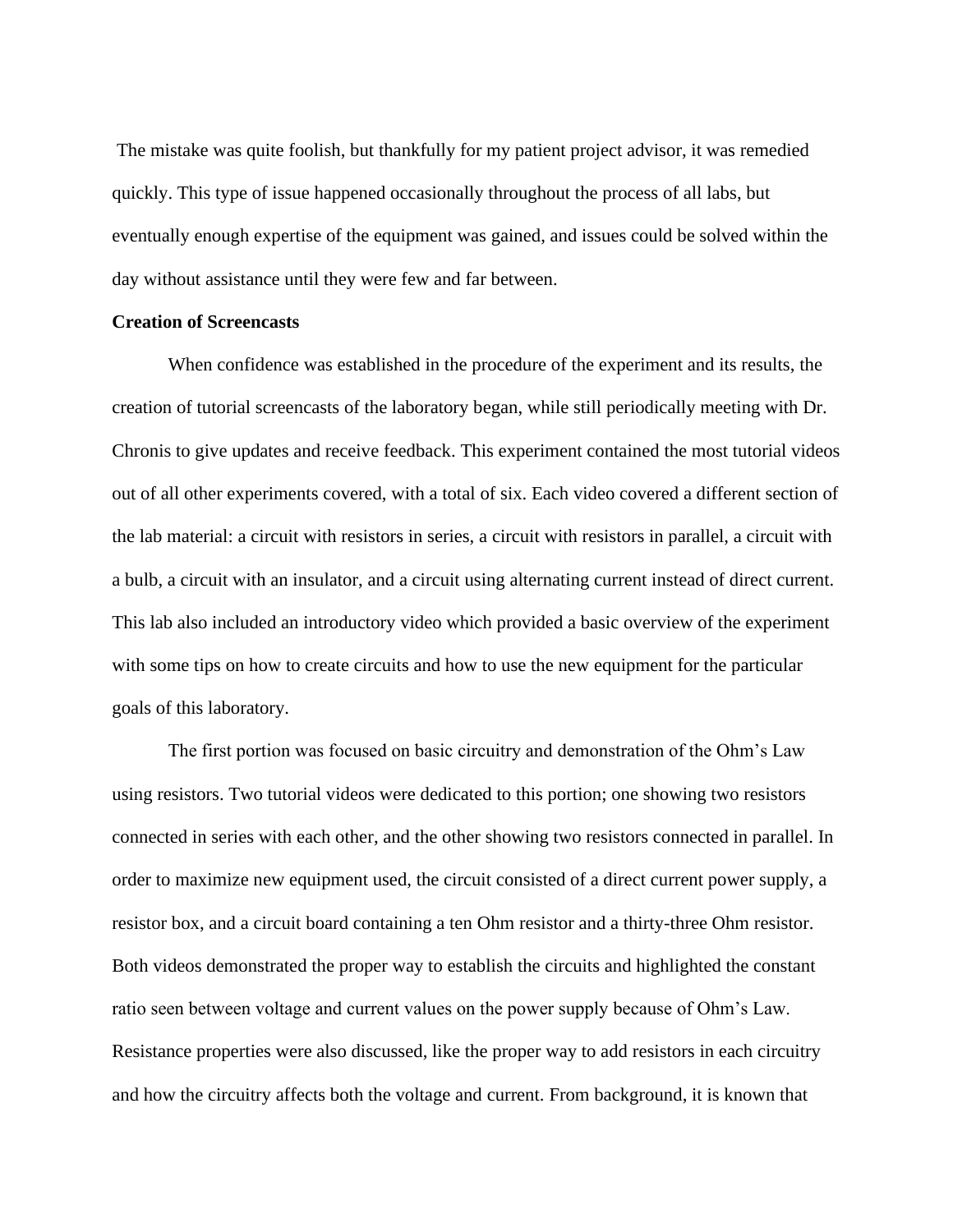resistors in series have equal current but different voltages, and that the opposite is true for resistors in parallel. The video then demonstrated how to verify these properties with the digital multimeter. In each circuitry, the voltage across each resistor was measured with the multimeter and compared to the total voltage and to the voltage across the other resistor. This allows students to visually see how circuitry affects resistor elements and properties. These concepts had been introduced in class prior to this experiment, but the addition of tutorial videos helped show how those concepts were being utilized within the experiment as well as ensured that students had seen all the equipment in work at least once before. The students still had to make further connections than those discussed in the videos, but this way students had a general idea of what they should be observing. The videos were likely most helpful regarding the circuitry setup and those general principles. Many students have not set up a circuit prior to this lab, and a video showing the correct way it should be done is very helpful for the visual learners.

The next portion of the lab showed an example of non-ohmic behavior, or an element that does not linearly vary with voltage and current, using a bulb. The tutorial video for this section started with using the multimeter to measure the cold resistance on the bulb, in the same way that was demonstrated in the introduction video. As the circuit was established and voltage was increased and decreased to the bulb, the video highlighted the fact that the displayed current and voltage no longer had a constant ratio throughout values, and that if you used the displayed current and voltage values to calculate resistance, it would not equal the cold resistance measured prior in the bulb. The video then included a short discussion as to why this element was displaying non-ohmic behavior. The conclusion being that as you increase voltage to the bulb and the bulb increases its brightness, the temperature of the filament in that bulb increases as well. It was mentioned that an increase in temperature increases resistance as well and that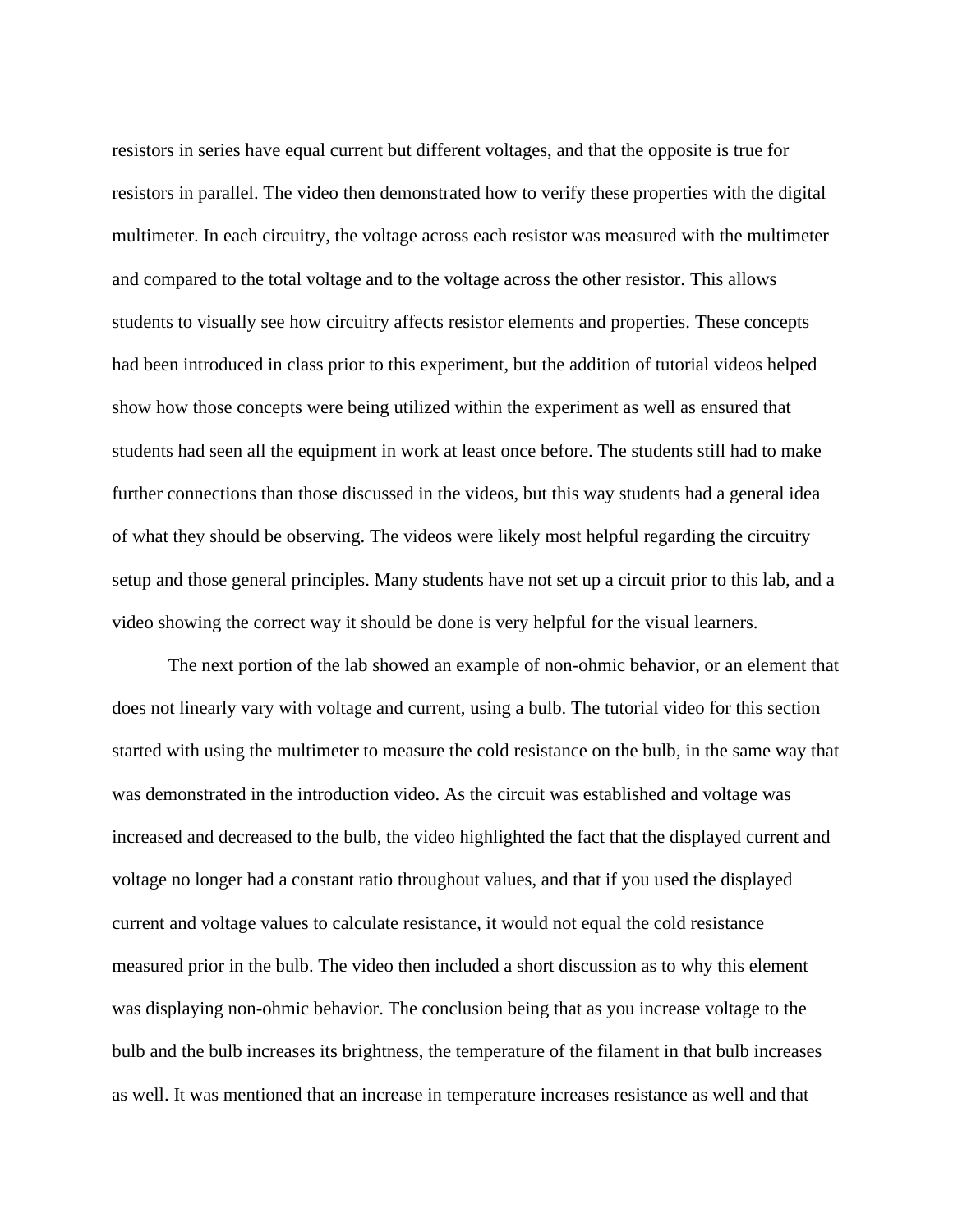this is likely where the Ohm's Law is disturbed, but it was left intentionally vague so that the students could determine why that may be the case. Presenting the lab information in this manner gives students a better general idea of the relationships they are seeing and allows them more time and mental capacity to dive deeper into those relationships.

The next portion of this laboratory examined an insulator example using a diode and its semi-conductor properties. Like the bulb portion, the multimeter was used prior to establishing the circuit to measure the diode's intrinsic properties. Unlike the bulb, the diode did not carry cold resistance, but a capacitance known as break voltage. The discussion of this property in the tutorial video helped seal terminology like this for the students. When the power began being supplied to the diode, it did not immediately turn on, like the bulb did. In fact, the diode did not turn on until you overcame the break voltage previously measured. This demonstration helped highlight what break voltage really means. The lab contained another important concept which was shown by measuring voltage across each side of the inductor to observe the differences, and to see how the two sides increase unproportionally to each other if the total voltage is increased. The video mentioned an observation that the side with the diode has the higher voltage of the two and increases less than the other, but it was left to the student to determine why this happens.

The final portion of this laboratory was dedicated to using alternating current in the circuit instead of direct current, as the previous experiments had. That small change meant the addition of new equipment, specifically an oscilloscope and a function generator, but from there it closely resembled the direct current resistor portions. The tutorial video included instruction and tips on using the oscilloscope and where to place the probes, which was covered in greater detail in the oscilloscope tutorial. While moving through the motions of this lab, important tips were highlighted but not fully explained. We did not want the videos to simply give students the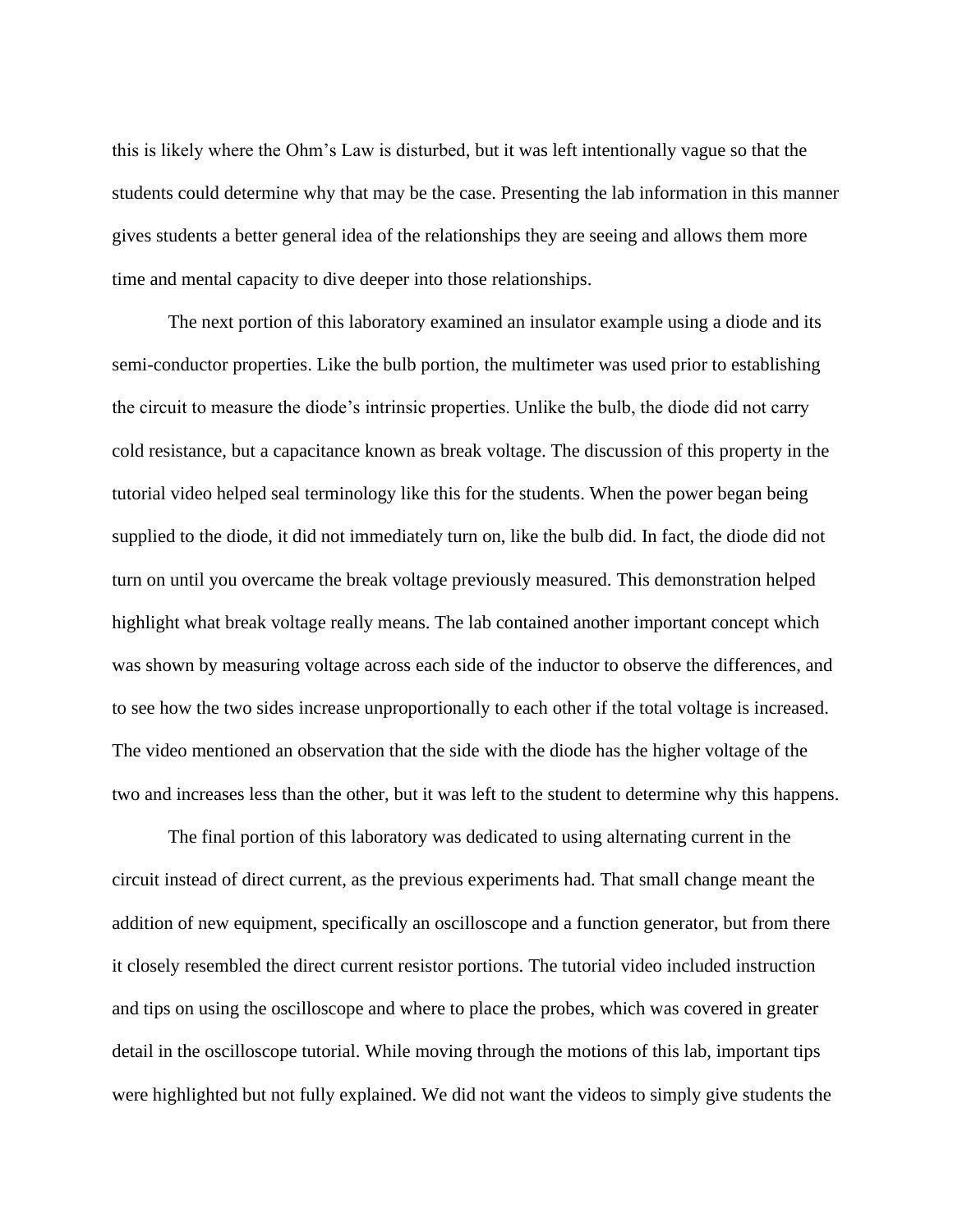answers to their lab report, but rather ensure the students knew what to do so that they could focus on the "why" behind those actions. For example, the video mentioned how to convert maximum voltage into RMS voltage and that RMS values are what need to be used for Ohm's Law calculations, but the reason behind these things was left unanswered by the video. This allowed students more time and mental energy to devote to further understanding the principles of the Ohm's Law.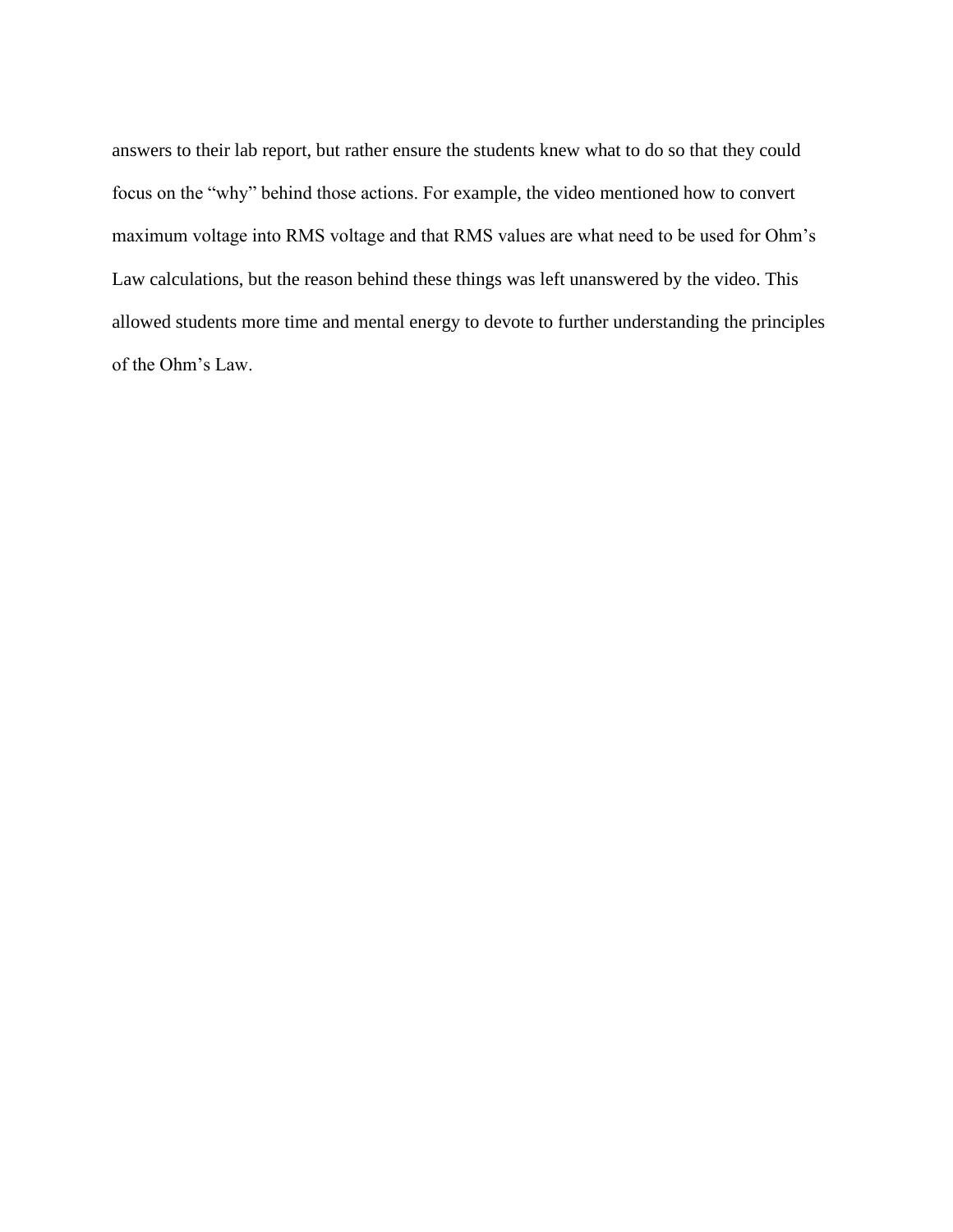#### **Chapter 2: Resistor and Capacitor (RC) Circuit**

#### **Background**

A capacitor is an electrical element that can act as a temporary energy source by storing energy. The term "charging" refers to the capacitor gaining energy, and the term "discharging" is used to describe the capacitor supplying energy to the circuit [1]. As the capacitor charges from the deliverance of current, the voltage across the capacitor will increase while the current decreases  $[1]$ . In a RC circuit, a capacitor  $(C)$  is connected in series with a resistor  $(R)$  and the capacitor begins gradually charging through the resistor until the voltage across the capacitor is equivalent to the supplied voltage [2]. The voltage charging or discharging of a capacitor's energy does not happen instantaneously, and the amount of time it takes to charge up to 63% of its maximum voltage value (or discharge to 37% of its maximum value) is known as one full time constant (tau,  $\tau$ ) [2]. In a RC circuit, the tau time constant is defined by Equation 6.

$$
\tau \equiv RC \tag{6}
$$

With (R) representing the resistance of the circuit, measured in  $\Omega$ , and (C) representing the capacitance of the circuit, measured in Farads. Relating voltage (V) to the charge on the capacitor, the voltage across the capacitor  $(V_c)$  can be solved for any point in time during the discharging period using Equation 7.

$$
V_c = V_S \left( 1 - e^{\left( \frac{-t}{RC} \right)} \right) \tag{7}
$$

Where  $(V<sub>S</sub>)$  represents the supplied voltage, measured in volts, (t) is the value of time, measured in seconds, and (RC) is the tau time constant of the RC circuit. Using Equation 7 and the definition of the time constant, an unknown capacitance could be solved for, assuming knowledge of the resistance of the circuit and the supplied voltage, by setting the time elapsed equal to the one time constant, or finding the time needed to reach 63% of the supplied voltage.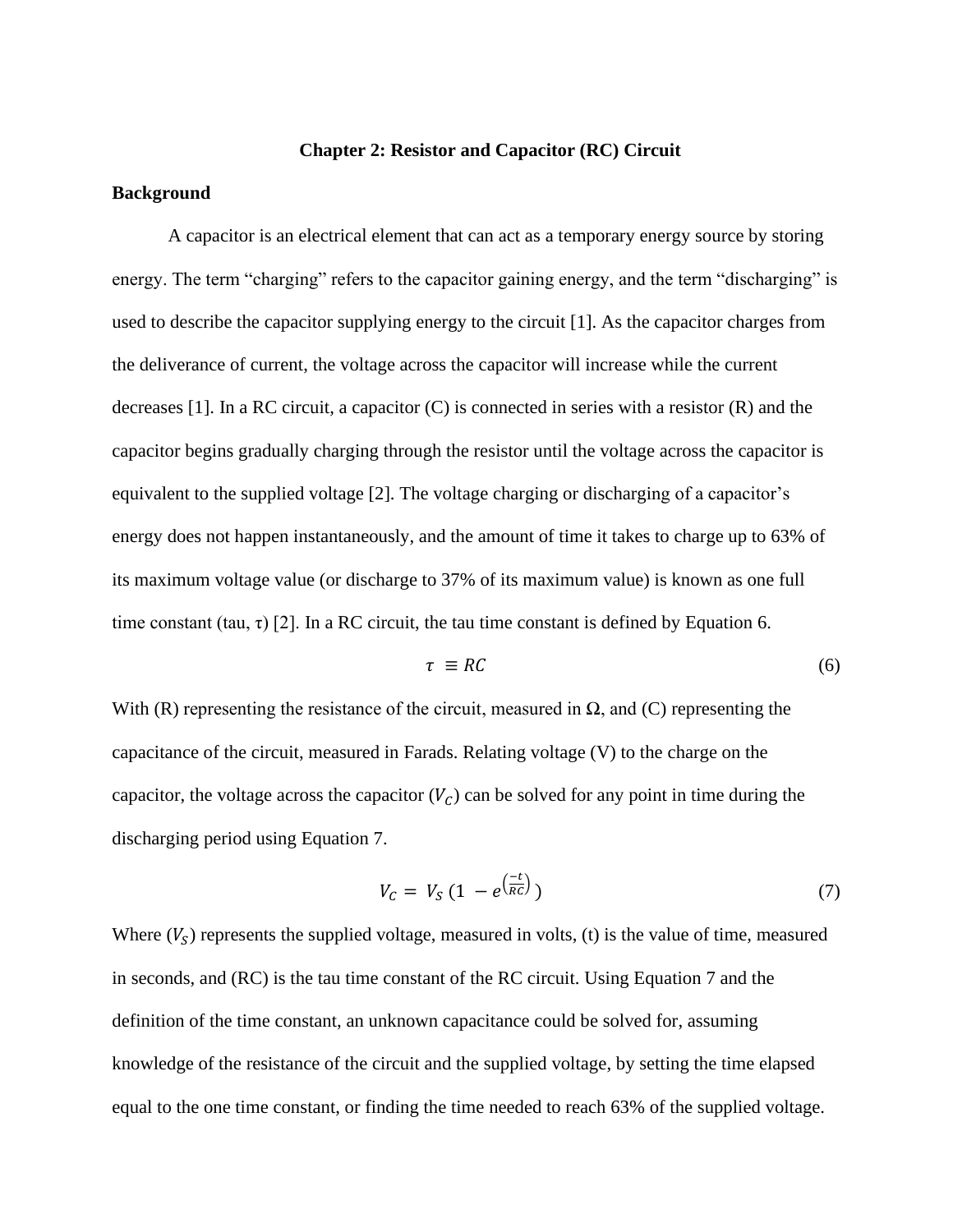When a capacitor is in an AC circuit, the capacitor is being charged and discharged at a rate set by the frequency of the supplied AC power. As the capacitor fluctuates between charging and discharging, the current flowing through it is impeded by a resistance within the capacitor, known as reactive capacitance (or capacitive reactance) [7]. This internal property is denoted as  $(X_c)$ , measured in Ohms, and can be calculated using Equation 8.

$$
X_C = \frac{1}{2\pi f C} \tag{8}
$$

As Equation 8 states, reactive capacitance is determined from the frequency supplied to the capacitor,  $(f)$ , measured in Herts [Hz], and the capacitance of the capacitor,  $(C)$ , measured in Farads (F). A higher frequency supplied increases the current flow through the capacitor, decreasing its internal impedance [7]. Likewise, a lower frequency of current supplied results in a higher reactive capacitance. This inversely proportional relationship can be seen in Equation 8. Because reactive capacitance is an internal resistance, it can be used in place of (R) in Equation 1, with corresponding  $V_{rms}$  and  $I_{rms}$  values.

Because of the capacitor's property to charge and discharge, there is a lag that can be visibly seen between the circuit's voltage and the capacitor's voltage. This lag is known as a phase angle, or phase shift, and is a characteristic of the capacitor. The capacitor's voltage in a RC circuit, lags instead of leads because of the time it takes the voltage to react to the current [8]. A RC circuit's phase relationship can be graphically seen in Figure 2, with  $V_R$  denoting the voltage of the resistor,  $V_c$  denoting the voltage of the capacitor, and the vector  $V$  showing the vector of the circuit.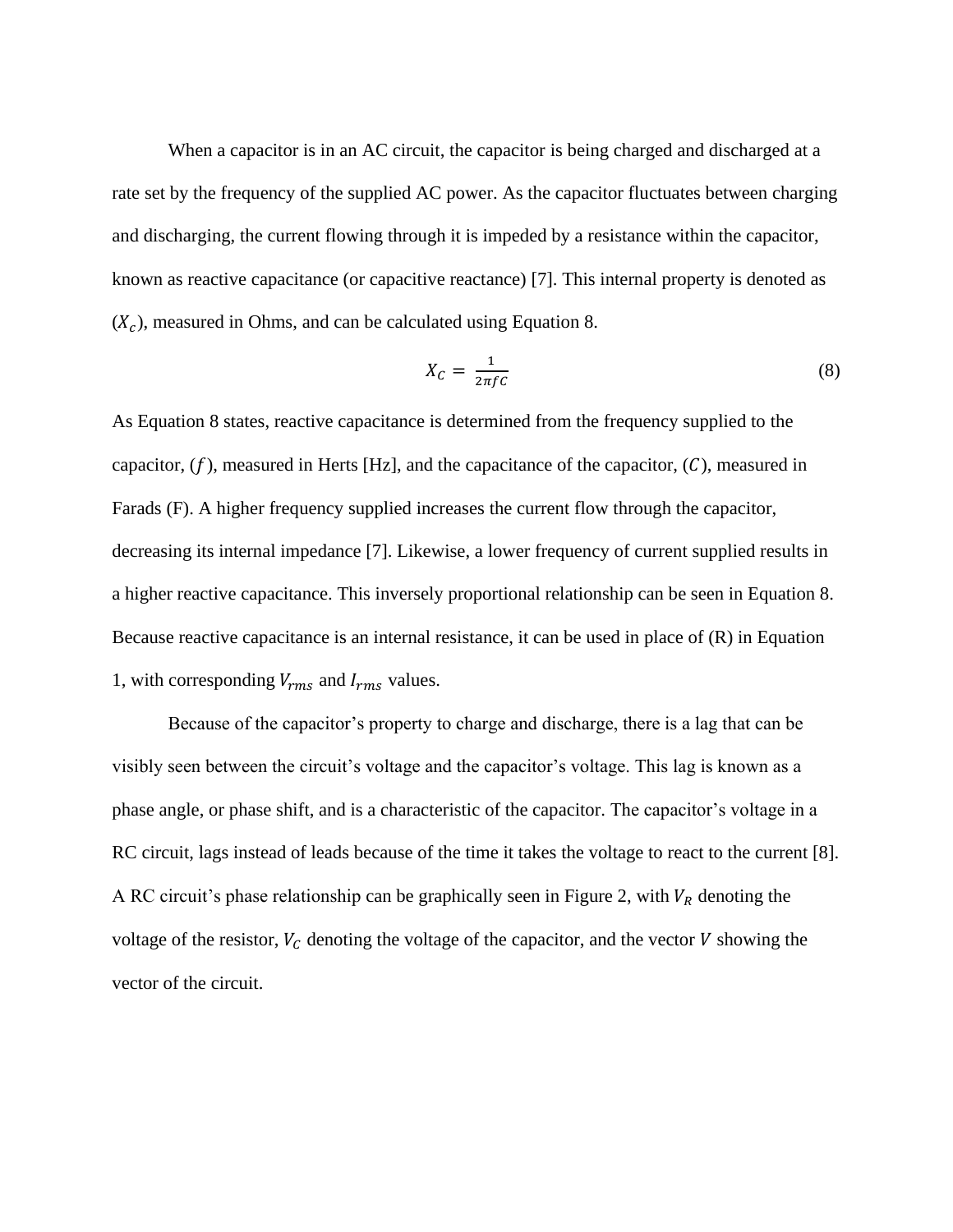

**Figure 2:** Vector Diagram of Capacitor Phase Angle (ϕ)

The impedance of an RC circuit has a similar relationship and vector diagram as the voltage depicted in Figure 2, and it is shown in Figure 3.



**Figure 3:** Vector Diagram of Total Impedance and Capacitor Phase Angle (ϕ) From Figure 3, the total impedance of the circuit can be calculated using Equation 9.

$$
Z = \sqrt{R^2 + (X_C)^2} \tag{9}
$$

The corresponding equation to derive the phase angle, using the vector diagram depicted in Figure 3 can be seen in Equation 10.

$$
\varphi = \tan^{-1}\left(\frac{R}{x_C}\right) \tag{10}
$$

As mentioned before, an AC current usually utilizes a sine wave, however other waveforms can be used such as square, triangle, or sawtooth. The sine wave is helpful because it graphically shows peak values and the oscillations of them, while a square wave shows only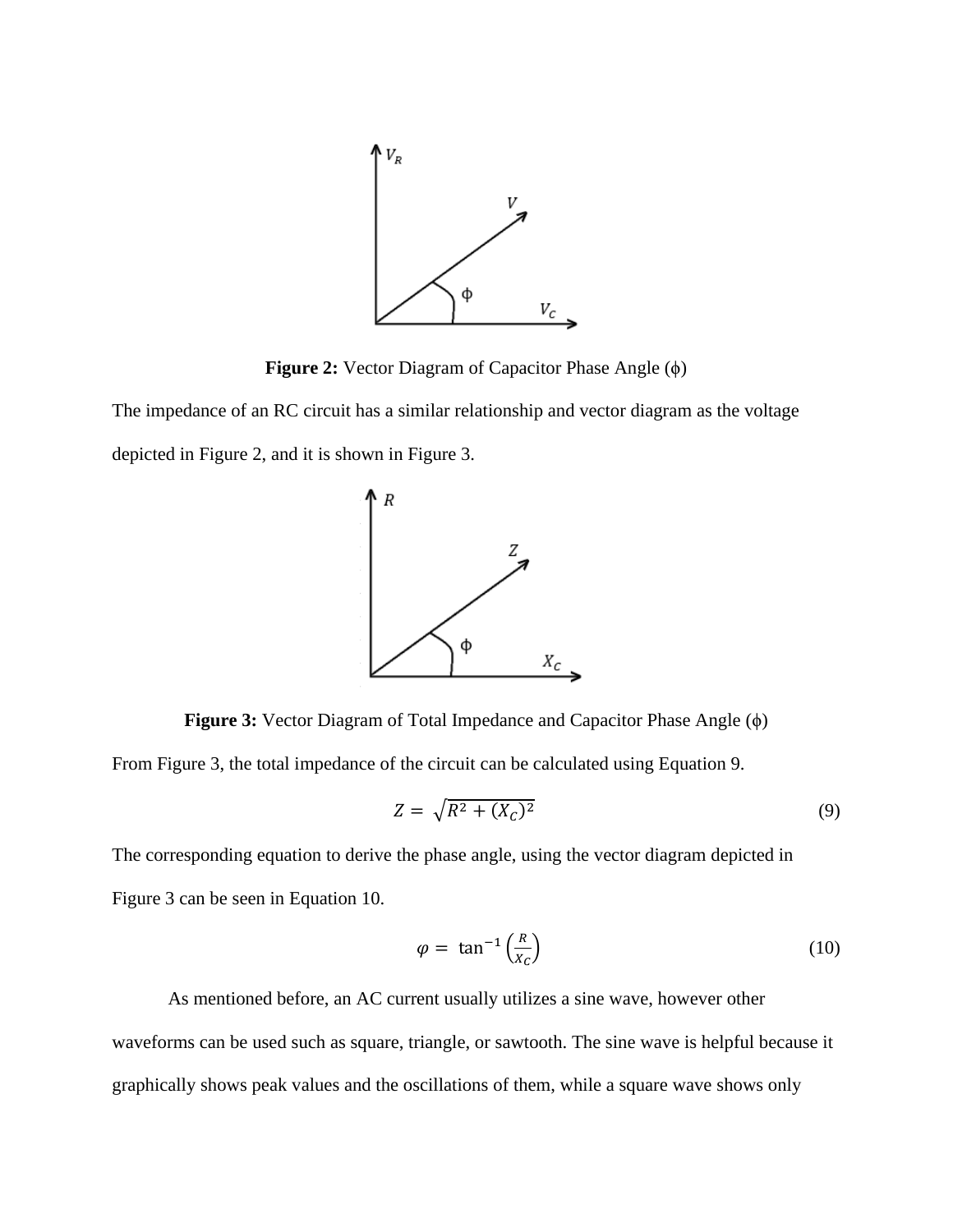maximum and minimum peak values with an instantaneous change between each. They are both shown in Figure 4.



**Figure 4:** Sine and Square Waveforms [9]

The square wave is most helpful for capacitors because the time a capacitor is charging or discharging, creates a shark fin affect within the square wave. When the oscilloscope shows both the circuit in a square wave and the capacitor in a square wave, the lag from the phase angle can be seen very clearly through this shark fin. This is shown in Figure 5.



**Figure 5:** Oscilloscope Screenshot of Circuit Square Wave (yellow) and Capacitor Square Wave

(blue)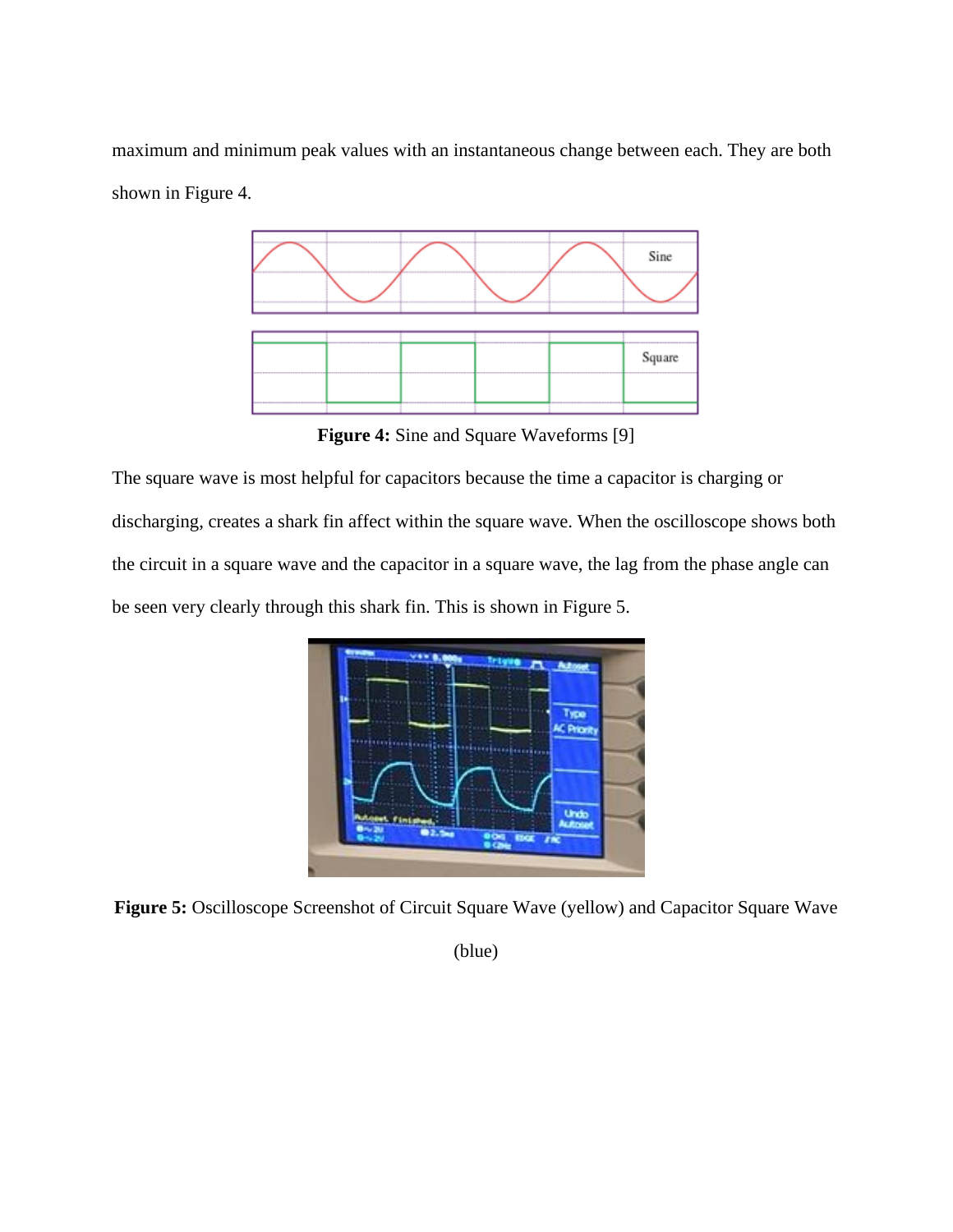#### **Preliminary Work**

While the tutorial videos for the Ohm's Law were still being created, we began working on the circuitry for a resistor and a capacitor in series with each other, conventionally called a RC circuit. There were a multitude of important concepts to cover within this lab, including various properties of the capacitor such as phase shift or its lag from the circuit, that corresponding capacitor phase angle, the time constant of the capacitor, and the idea of reactive capacitance. We also decided to include the comparison between square and sine waves because we felt that both together created a very good visual demonstration of the capacitor's lag from the circuit.

With the content decided, we started working together to make sure no steps were missed in writing the procedure. Whatever had been written would be practiced in the lab while also noting any necessary steps that were missed. Note was also taken of any steps that were unclear, but this was done to ensure the tutorial video was extremely clear when made and would act as a good addition to the lab manual. In this way, we used the screencasts to provide clarity on places of concern within the lab procedure as well as introduce the topics to be covered. This was one of the harder experiments to complete because the foundation of knowledge was unsteady, and the equipment was still being mastered. So, there were many meetings with Dr. Chronis to discuss issues being faced and to verify the results obtained.

A few issues arose at the arrival to the time constant portion of the procedure. The goal of this portion of the lab was to demonstrate how the capacitance could be verified using the RC time constant. As discussed in background, one RC time constant is defined as the amount of time it takes for the capacitor to reach 63% of the peak voltage value. Therefore, if the time constant could be derived from the oscilloscope, and the resistance of the circuit is known,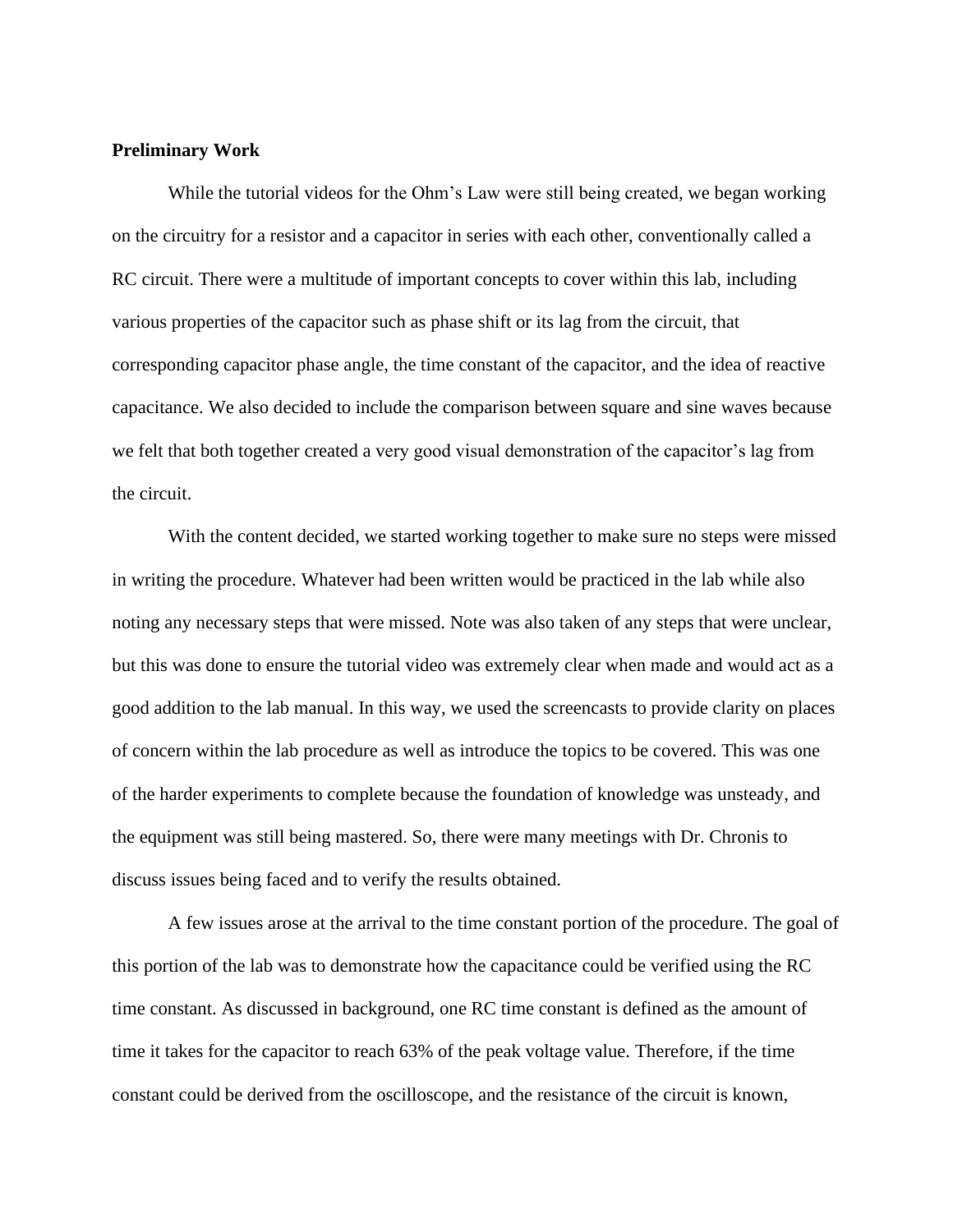capacitance could be found using Equation 6. The beginning of this procedure was quite simple. It was clear what had to be discovered, and it was understood that is one oscilloscope cursor was placed at the peak voltage value and the other was placed at 63% of that value, the oscilloscope could calculate the delta time between each cursor, which would correspond to the RC time constant value. The rest of the procedure would be a simple calculation using Equation 6 of  $\setminus$ resistance and the time constant to solve for capacitance, which was already known for the capacitor, allowing verification of the obtained value.

Although this procedure seemed straightforward, when the practice began, the capacitance calculated did not match the known capacitance. Several attempts of the procedure were done before taking it to Dr. Chronis. We worked on it for a day or so, until we discovered the mistake. The theory behind the time constant is working under the assumption that the peak voltage value is also the value of total amplitude. However, the oscilloscope captures the voltage from the minimum value to the maximum value. So, for this experiment, the maximum voltage was 3 V, and the minimum voltage was  $-3$  V. In earlier practices, the maximum voltage displayed on the oscilloscope was used to determine the RC time constant, because Dr. Chronis had not realizes this graphing system either and the lab manual stated to use the maximum voltage in the time constant calculations. However, the term maximum really means total, and in this experiment that means the total amplitude of the waveform, which would be the addition of the positive and negative 3 V amplitudes to give a total of 6 V amplitude. That discovery solved one issue, and we were able to get the correct voltage value after one time constant, which is shown in Equation 11.

$$
0.63 * 6 = 3.78 \tag{11}
$$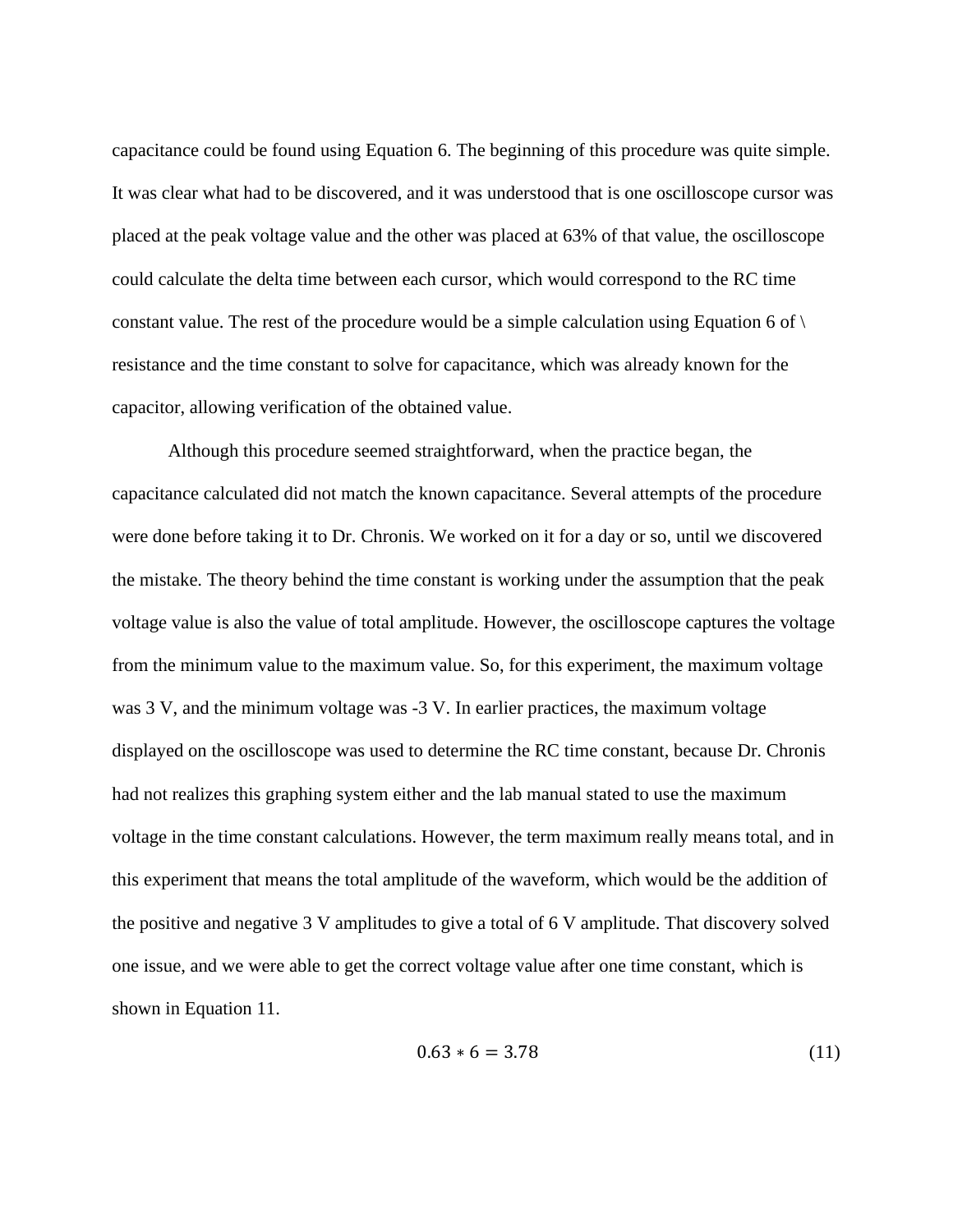Then, we also had to add in a step of converting that value into a value that could be found on the oscilloscope. Again, the graphing of the oscilloscope had to be considered, so we thought if we subtract the theoretical time constant value from the oscilloscope peak value, we should obtain the oscilloscope time constant value.

$$
3 - 3.78 = -0.78\tag{12}
$$

Therefore, this was the value that should be found with the second cursor on the oscilloscope display, a negative 780 millivolts. From there, the procedure continued as discussed and the calculated capacitance was equal to the known capacitance.

#### **Creation of Screencasts**

This experiment in particular had many possible pitfalls a student could fall into. This made the tutorial videos even more important, to draw attention to these possible mistakes mentioned in the previous section and show how to account for them. The lab contained a total of three tutorials, one of which was mostly the setup for the experiment. That beginning video covered how to establish the circuit and lightly discussed the importance of the correct configuration. This displays another time the tutorials highlight some key concepts but do not fully explain them. From background, it is known that the power should go through the resistor first and then through the capacitor so that the capacitor can charge up through the resistor, but determining that was left up to the students.

The second video started demonstrating the experiment procedure and highlighting key concepts within the lab. A large portion of the video was dedicated to discussing reactive capacitance as that was a major concept for this experiment. The definition was discussed, including its formula from Equation 8, and the various relationships reactive capacitance forms between parameters like frequency and voltage were visually demonstrated with the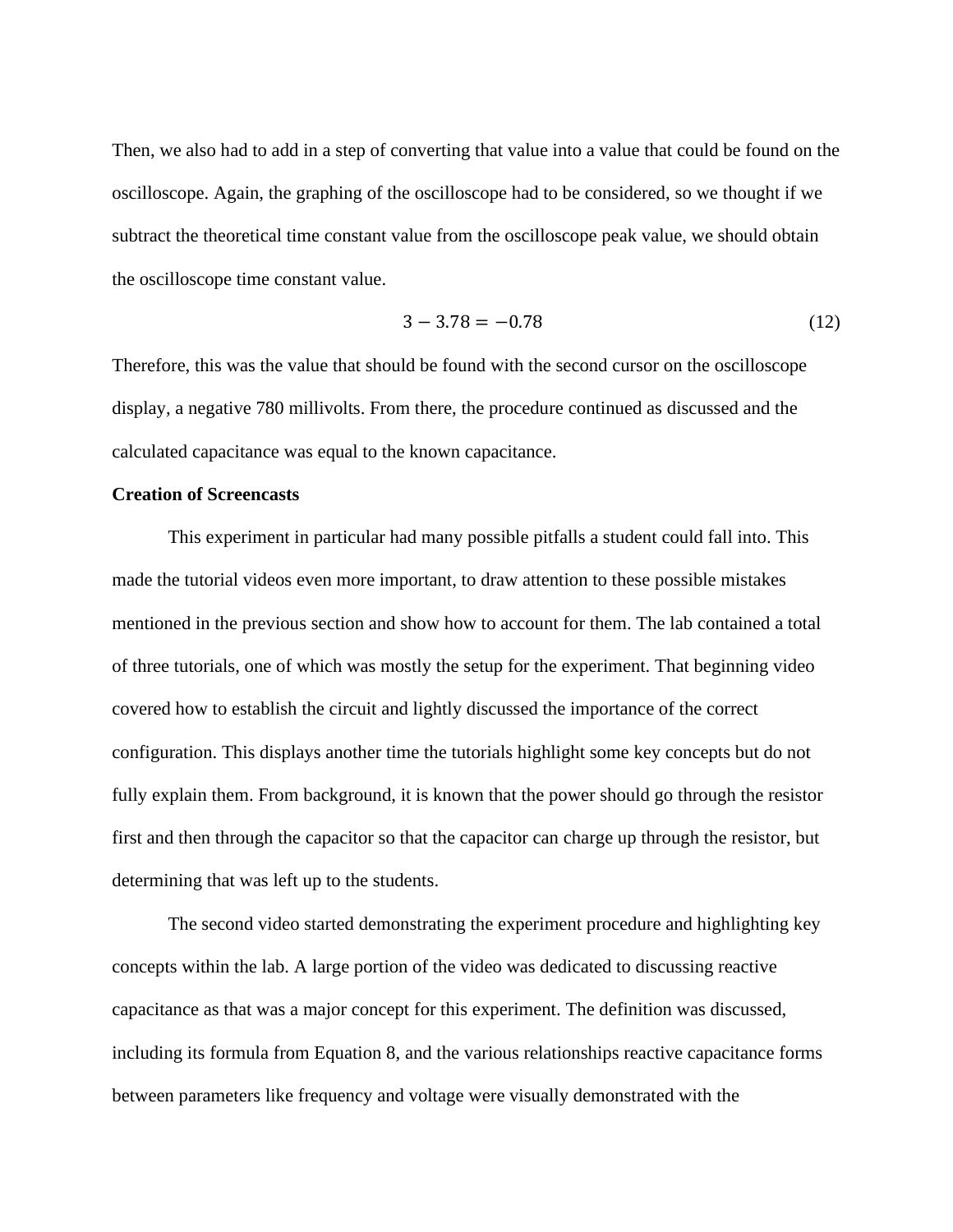oscilloscope. The video proceeded to show how the reactive capacitance could be verified using the Ohm's Law and corresponding  $I_{rms}$  and  $V_{rms}$  values. The major concept explored in this portion of the experiment was the lag of the capacitor, also known as a phase shift, from the entire circuit. This was demonstrated as both a square wave and a sine wave. A screenshot from the tutorial showing the square wave demonstration can be seen in Figure 6. The explanation of the lag of the capacitor, that it was due to charging and discharging time, was left to the students to discover.



Figure 6: Tutorial Video Screenshot from RC Circuits Lab (discussing the circuit's voltage wave – yellow, and the capacitor's voltage wave – blue)

A considerable amount of time in the tutorial was spent discussing the phase shift because it was such an important concept; this included pictorially and mathematically, and then by use of the oscilloscope. A portion of that discussion is captured in another tutorial screenshot in Figure 7.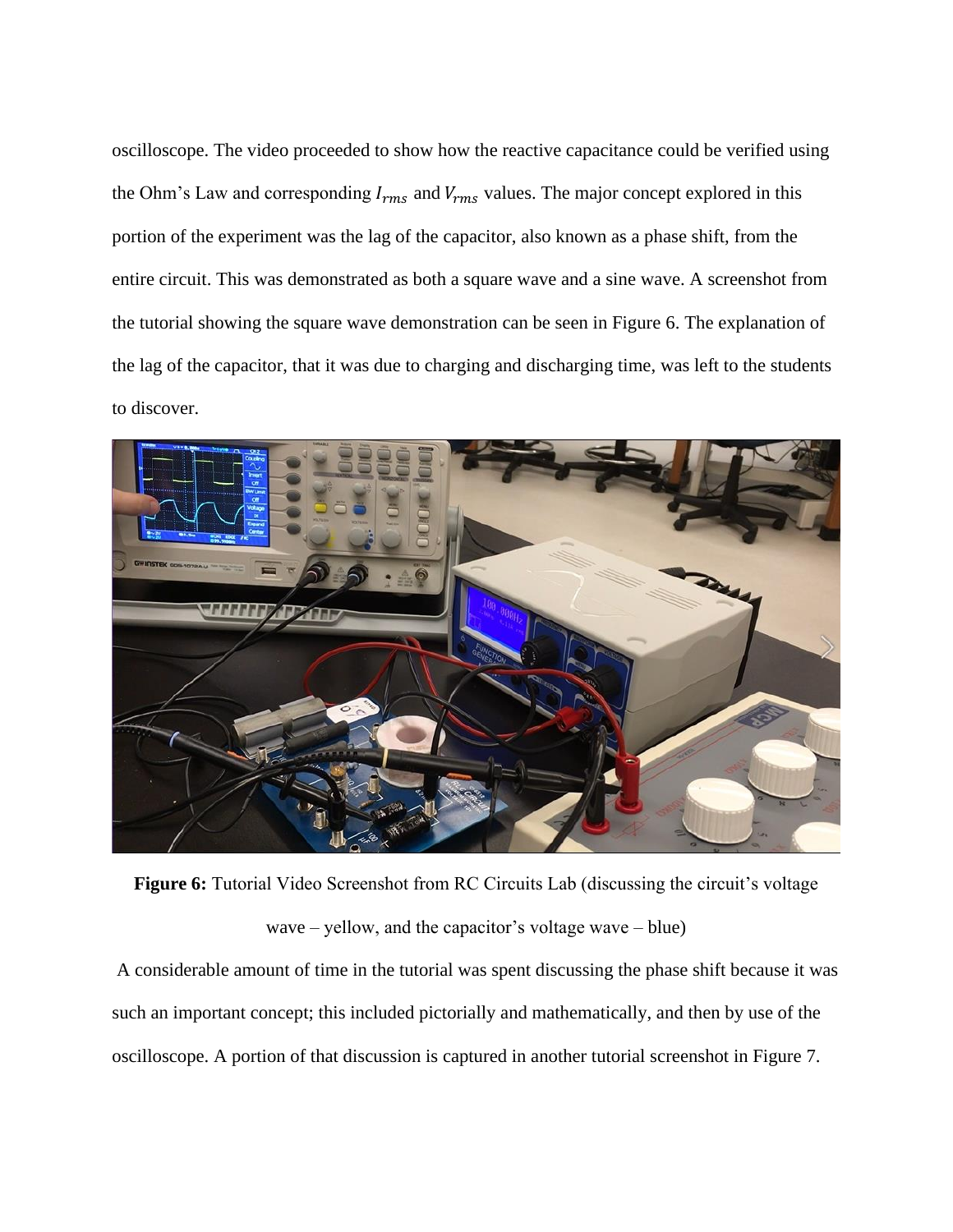

**Figure 7:** Tutorial Video Screenshot from RC Circuits Lab (discussing phase angle definition) Students would calculate the phase angle of the capacitor theoretically and then verify that value by placing one oscilloscope cursor on the peak of the circuit sine wave and the other on the peak of the capacitor sine wave. The oscilloscope could then determine the delta between the two and students could convert that back into an angular measurement. This first video served to ensure each student knew how the equipment worked and could be manipulated to perform in this lab.

The last video for this experiment demonstrated the theory and procedure for calculating the RC time constant. If students were not careful or did not pay very close attention, they could make multiple mistakes, as discussed in the earlier section. Walking through the procedure, the formula we would be using (Equation 7) was discussed as well as where to place the first oscilloscope cursor. Most students would be familiar with the procedure to calculate the value after one time constant, which I have outlined in background. However, the values needed are total amplitude, and most students would instinctively use the maximum value displayed on the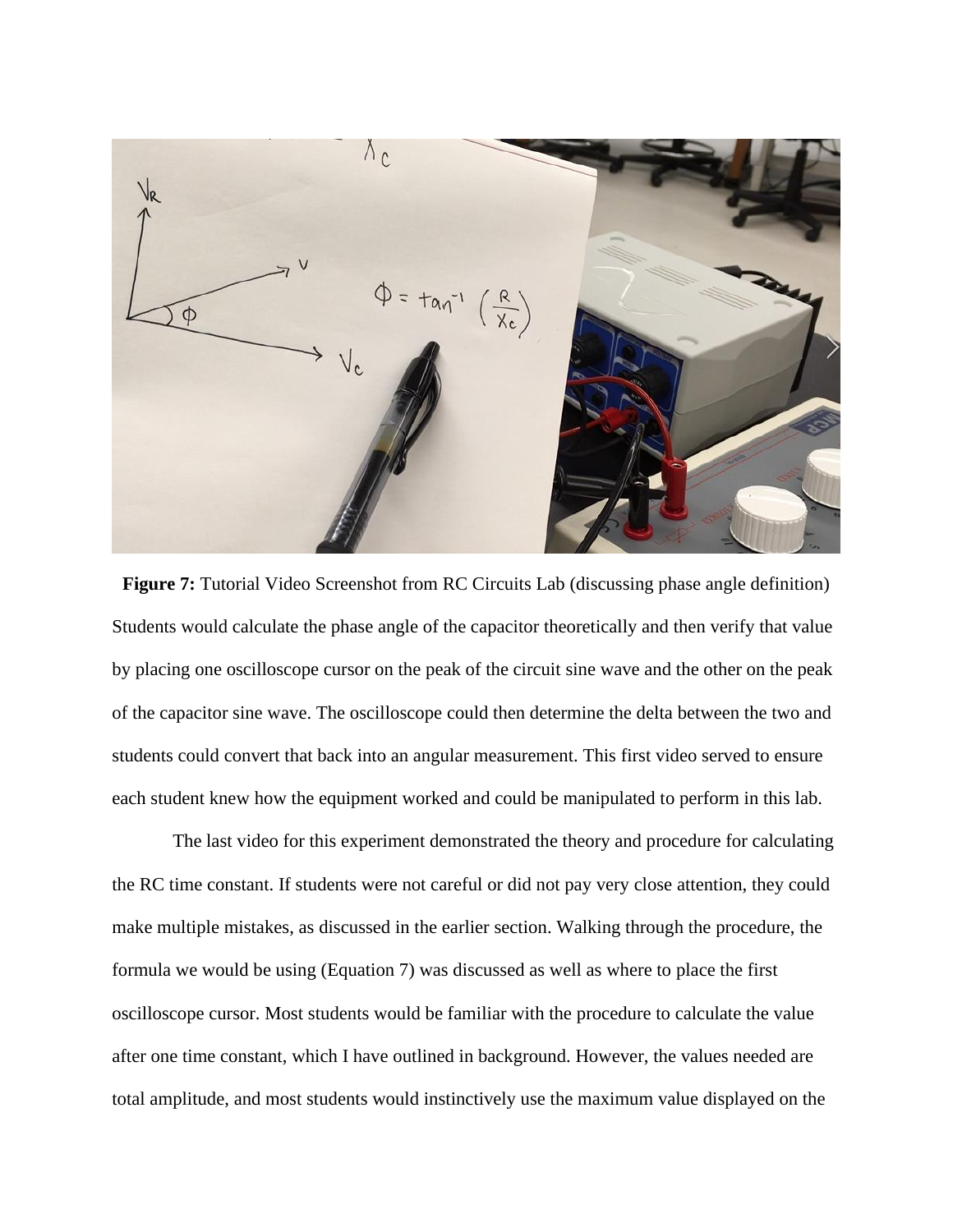oscilloscope. The video described in detail the issues with using that maximum value and the procedure to manipulate the voltage values back and forth between the theoretical procedure and what was needed on the oscilloscope. The video concluded by discussing how you could use Equation 7 to let the time elapsed and RC value equal one another, and from there use the calculated time constant to determine the capacitance of your capacitor. This was another exercise in exposing various ways to verify element properties. This video in particular was likely one of the most important and helpful to the students. Without the prior knowledge of the many possible mistakes in this lab, it would be extremely difficult to accurately verify the capacitor using the oscilloscope.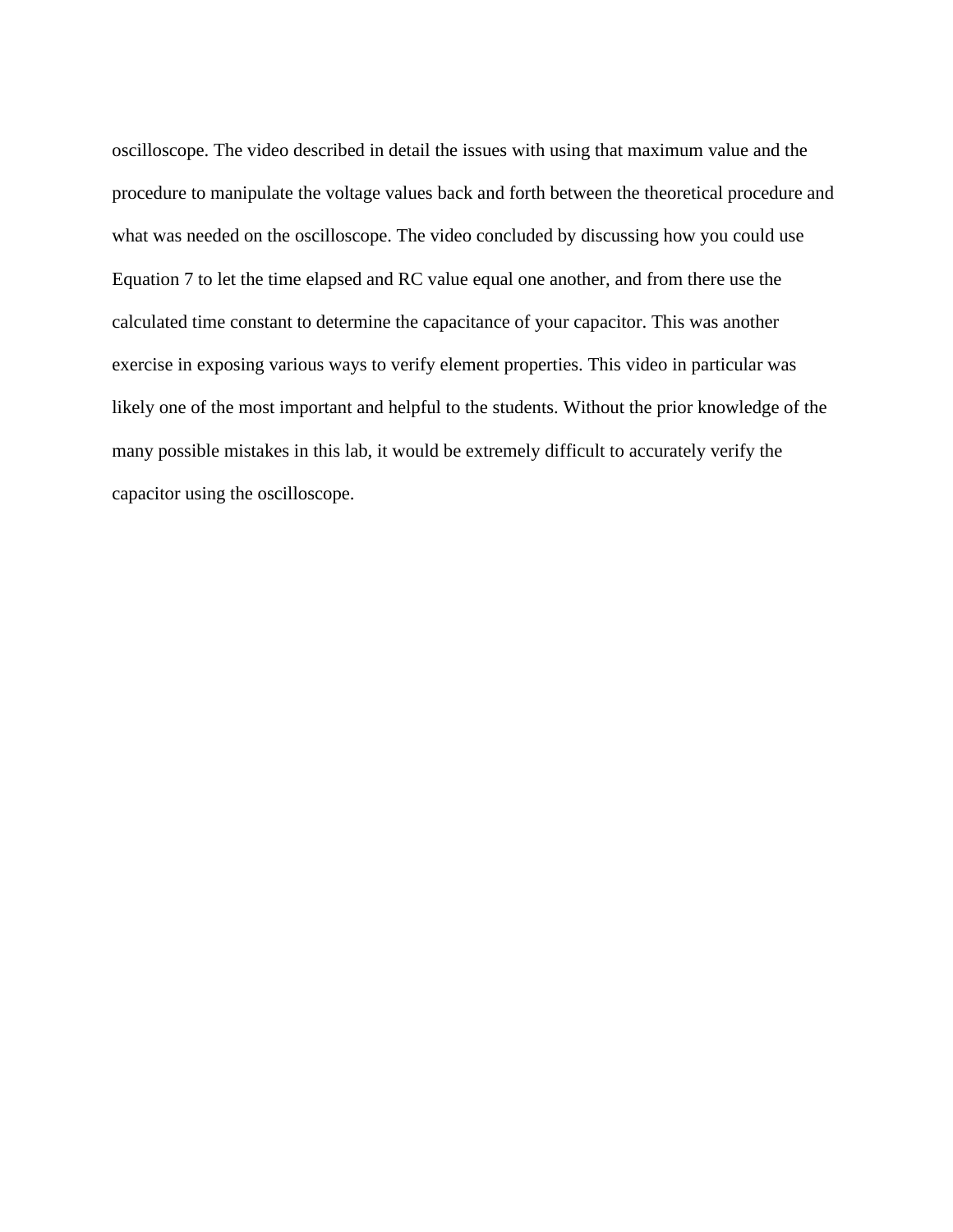#### **Chapter 3: Inductor and Resistor (LR) Circuit**

#### **Background**

An inductor is an electrical component that naturally stores energy, similar to a capacitor, but it is stored in a magnetic field versus the capacitor's electrical field [1]. It usually is made of wire, which carry inductance (denoted by variable L), wrapped tightly around a central core coil [3]. A LR circuit is created when an inductor  $(L)$  is placed in series with a resistor  $(R)$ . When current is carried through the inductor, the coil produces a magnetic flux around itself proportional to the current [3]. The inductor's current increases when connected to a voltage source and the voltage across it decreases [1]. The opposite is true for a charging capacitor; therefore, the graphical depiction of a LR circuit is similar to the discharging of a capacitor.

Inductors do hold an amount of electrical reactance, just like capacitors do. It is commonly known as reactive inductance, and it is a measure of that inductor's internal resistance to current, meaning it would be measured in Ohms, similar to any resistance [11]. However, because inductors store energy in a magnetic field, the reactance resists current, instead of voltage like capacitors because a resistance to voltage occurs in an electrical field [11]. Reactive inductance is calculated according to Equation 13, where  $(f)$  is the supplied frequency, measured in Hertz, and (L) is the inductance of the inductor.

$$
X_L = 2\pi f L \tag{13}
$$

Although the formula for internal impedance is different for capacitors and inductors (compare Equation 13 with Equation 8), Equation 9 is still valid for calculating the circuit's total impedance (Z).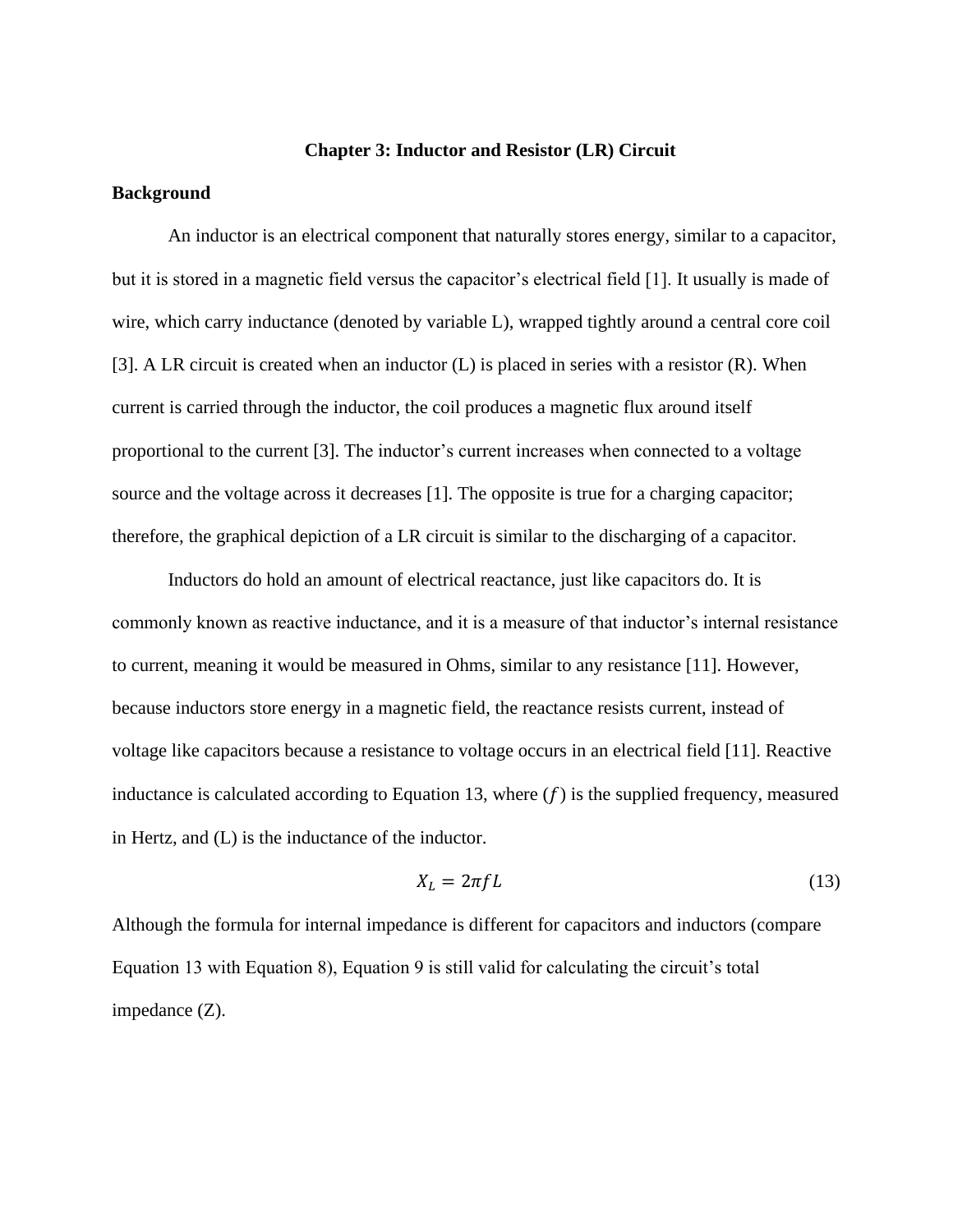The change in voltage and current does not happen instantaneously across an inductor. The time needed for the inductor to reach 37% of it's maximum voltage value is defined as one LR time constant (tau,  $\tau$ ) [10]. This can be seen graphically in Figure 8.



**Figure 8:** Graphical Depiction of LR Circuit Current (blue) and Voltage (purple) [10] The equation to determine the inductor's voltage at any point in time is slightly different from the capacitor voltage equation. This relationship can be seen in Figure 8, and in Equation 13.

$$
V_L = V(e^{-\frac{Rt}{L}})
$$
\n(13)

This equation also defines the LR time constant, which can be seen in Equation 14.

$$
\tau \equiv \frac{L}{R} \tag{14}
$$

This is a slight but important variation from the RC time constant. More generally, the relationship between inductance and resistance in a LR circuit does not reflect the relationship between capacitance and resistance in a RC circuit.

The different relationship with resistance can be seen better within the concept of the inductor's phase angle. Figure 9 shows the vector diagram for total impedance and the corresponding phase angle.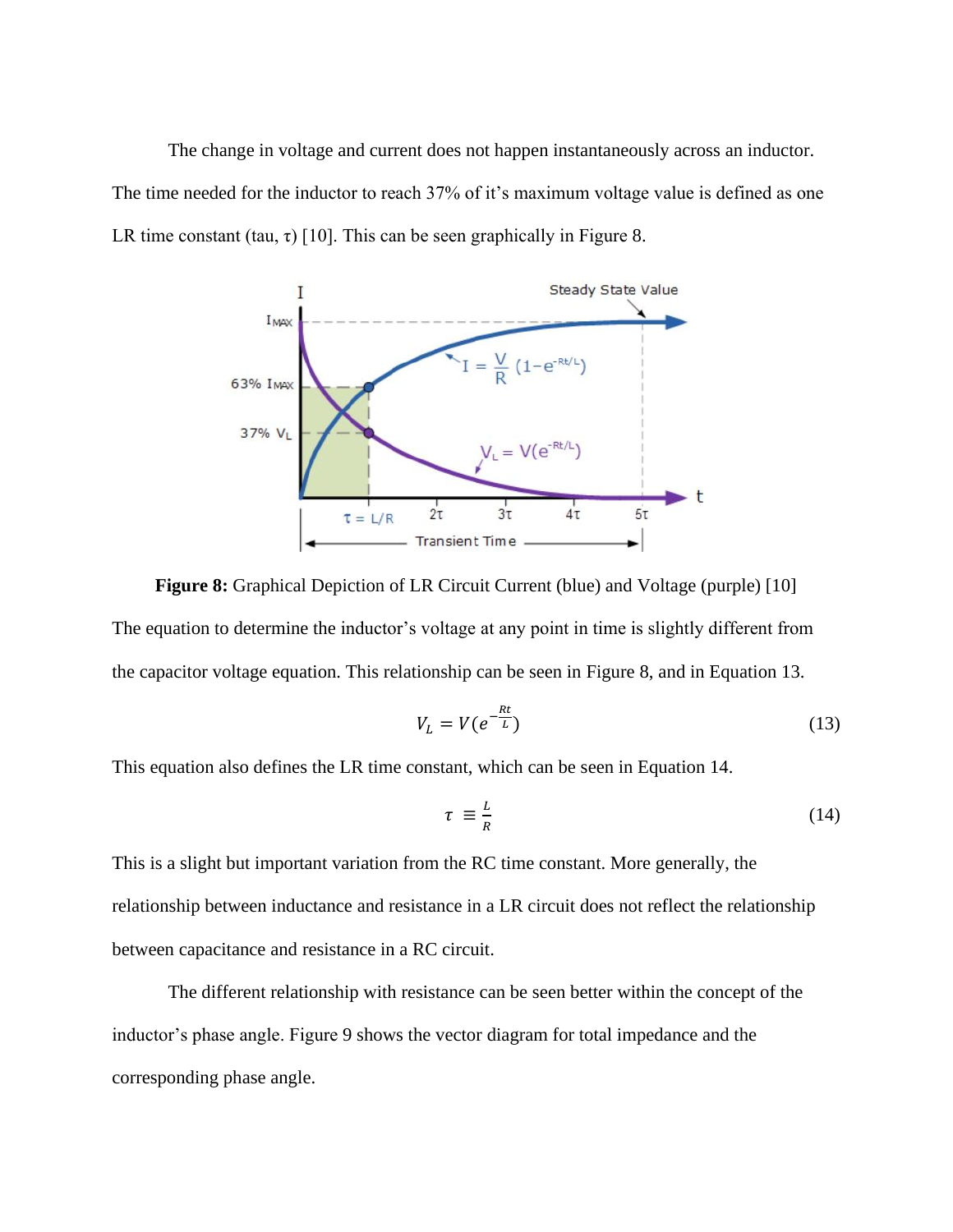

**Figure 9:** Vector Diagram Showing Total Impedance (Z) and Phase Angle (ϕ) [12] Comparing Figure 9 to Figure 3, a variation in the vector diagram is noticed. This variation can also be seen in Equation 15 (when compared with Equation 10) to calculate the inductor phase angle.

$$
\varphi = \tan^{-1}\left(\frac{X_L}{R}\right) \tag{15}
$$

It is possible to calculate inductance purely from geometrical properties. This process is not the most accurate, because it does not consider the resistance of the wire that the inductor is made of. For a small coil, with determinable geometry, inductance can be solved using Equation 16, where ( $\mu_0$ ) is the physical constant with a value of  $4\pi \times 10^{-7}$  [H/m], (L) is the solved inductance, (N) is the number of windings around the coil, (r) is the radius of the coil, and (l) is the length of the coil.

$$
L = \frac{\mu_0 N^2 (\pi r^2)}{l} \tag{16}
$$

Inductors can be placed within each other to increase the magnetic field created. When this is done, a relationship develops between the inner and outer coils. This relationship can be seen in Equation 17, where (V) is the  $V_{rms}$  drop across each inductor, (r) is the radius of each conductor,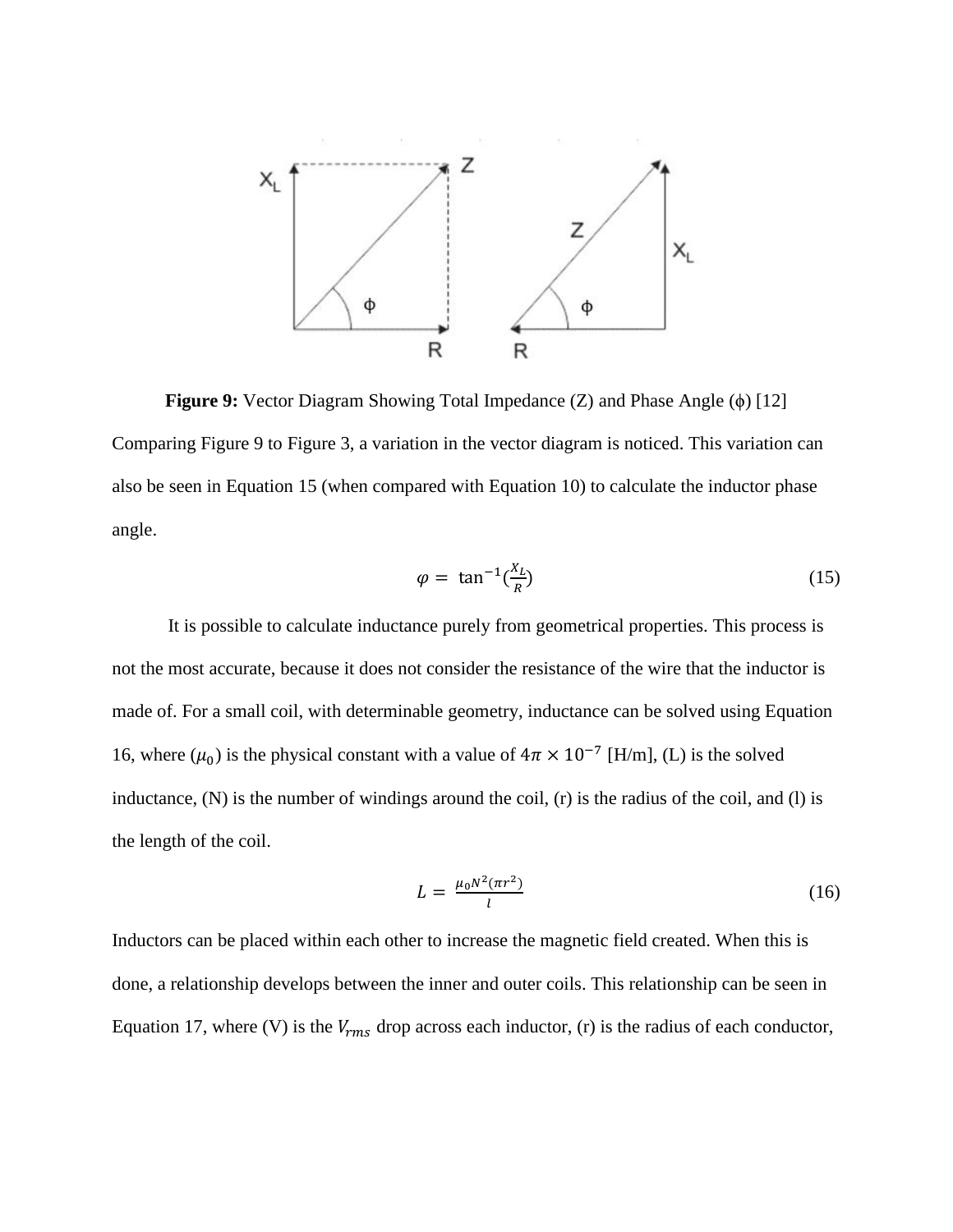(L) is the inductance of each conductor, and subscripts (out) and (in) denote which coil is placed within the other.

$$
\frac{V_{out}}{V_{in}} = \frac{r_{out}}{r_{in}} \sqrt{\frac{L_{in}}{L_{out}}} \tag{17}
$$

With the multiple possible ways to calculate inductance, they can all be used to verify one another as well.

#### **Preliminary Work**

This lab was one of the denser ones worked on. It incorporated everything from the resistor and capacitor (RC) lab, but in more detail and further configurations, and then also asked the students to compare what they learned to the principles from the RC lab. We decided to keep the main portion similar to the RC lab, with a discussion between concepts like phase angle, time constant, and reactive properties for an inductor. We did add an investigation between two coils, one with a large radius and one with a smaller radius, both with unknown inductance. This addition would allow the students to use what they have learned to discover something new, a situation not unlike something they would encounter in the professional world.

After establishing the important concepts for the lab, we began working on the best way to present those concepts to the students. We decided to use the inductor on the Pasco circuit board to find the phase angle, tau time constant, and reactive inductance. Each of these processes would have their own tutorial video and then one video would be dedicated to the Pasco inductor providing an overview of all concepts. As practice began on these processes in preparation for making the tutorials, we also thought to include how the inductor compared to the capacitor. This addition was not difficult, as the RC lab videos were just finishing. The difficult part came when the investigation began for the inductors with unknown inductance.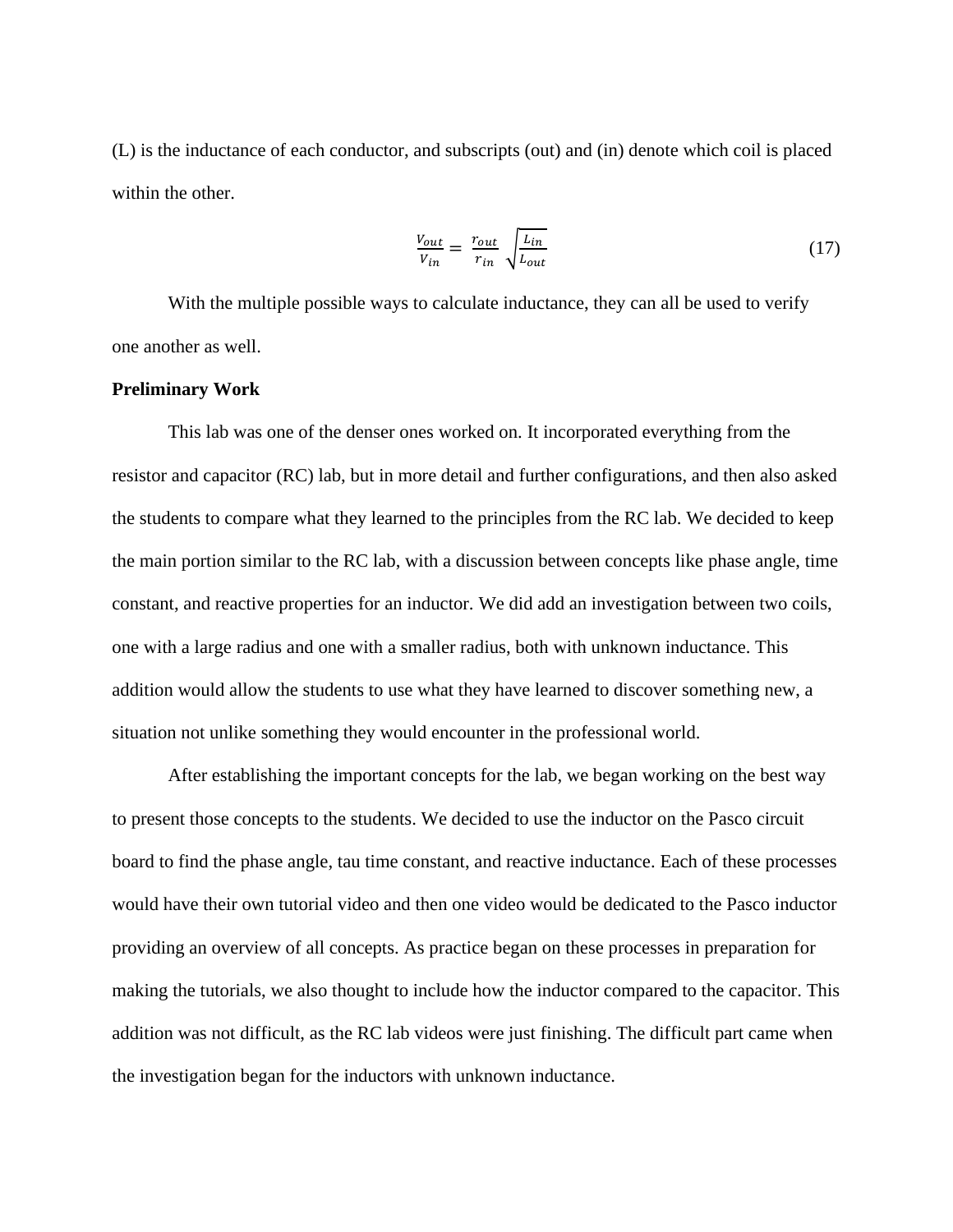From background, there are multiple ways to find an inductor's inductance, and we made sure to include all of these methods somewhere in the lab procedure. This will be described in more detail in the next section, but our desire to include all these different procedure possibilities and verify inductance through them all, caused many initial problems while writing the procedure. The biggest issues surrounded the coils with unknown inductance, and this was primarily because we had no sure way to verify the various values calculated. The inductance for the smaller coil investigated, was first calculated through geometric properties, using Equation 16. This is depicted through Equations 18 – 22.

$$
r = 0.2 \, \text{cm} = 0.002 \, \text{m} \tag{18}
$$

$$
l = 12 \, \text{cm} = 0.12 \, \text{m} \tag{19}
$$

$$
N \approx 120\tag{20}
$$

$$
\mu_0 = 4\pi \times 10^{-7} \, H/m \tag{21}
$$

$$
L = \frac{\mu_0 N^2 (\pi r^2)}{l} = \frac{4\pi \times 10^{-7} (120^2)(\pi (0.002^2))}{0.12} \approx 19 \,\mu H \tag{22}
$$

This inductance value was then verified through the Ohm's Law method. The  $V_{rms}$  was found using the digital multimeter across the inductor, and the  $I_{rms}$  value was displayed on the function generator for the circuit. The internal resistance of the conductor could then be solved for using a variation of Equation 1. A variation of Equation 13 could then be used to solve for inductance. This Ohm's Law method toward inductance is depicted through Equations  $23 - 26$ .

$$
I_{rms} = 0.34 A \tag{23}
$$

$$
V_{rms} = 0.21 V \tag{24}
$$

$$
X_L = \frac{V_{rms}}{I_{rms}} = \frac{0.21}{0.34} \approx 0.62 \,\Omega \tag{25}
$$

$$
L = \frac{x_L}{2\pi f} = \frac{0.62}{2\pi (1000)} \approx 98 \,\mu H \tag{26}
$$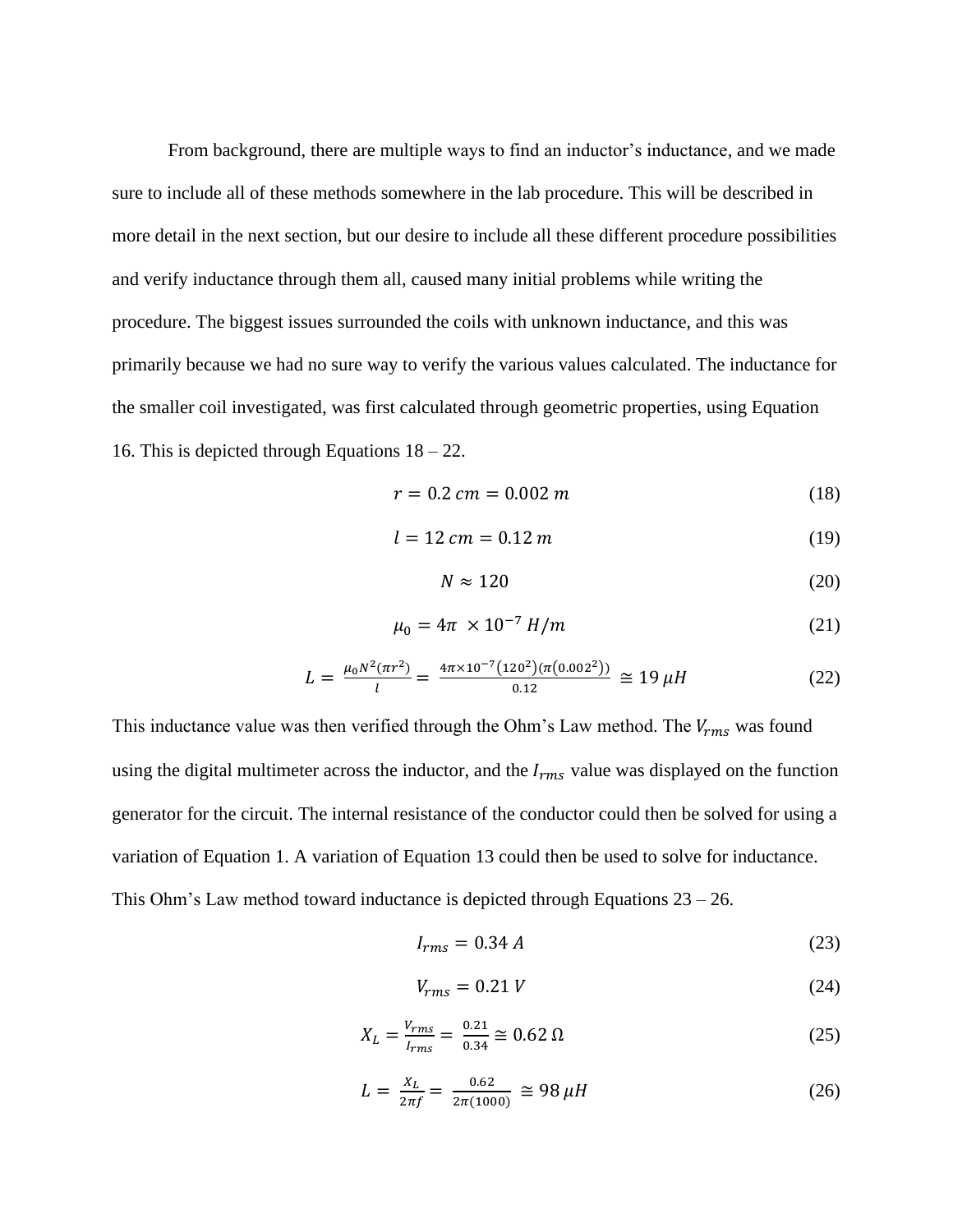Comparing Equation 22 and 26, the two inductances calculated are not equivalent as they should be. Because the geometric procedure requires a human to measure and approximate various properties of the coil, such as radius, length, and number of windings on the coil, human error was deemed the cause of the discrepancy. To try and remedy this, the geometric portion was repeated many times until we both concluded there must be a larger underlying reason. Dr. Chronis was asked for assistance and we started re-working the Ohm's Law portion of the lab many times to look for any possible mistakes. Dr. Chronis had the idea that maybe the circuit we had established was incorrect, so after one day of experimenting with the procedure and multiple inductors of various sizes, we started to do more research. Eventually we learned that we had forgotten to account for the internal resistance of the wires wound around the coil. It is accounted for in the Ohm's Law method because of the voltage and current measurements taken right off the circuit, however calculating inductance purely from the geometrical properties does not account for the wire and therefore cannot be verified experimentally.

#### **Creation of Screencasts**

For this lab, a total of five tutorial videos were created, four covering the Pasco inductor and the multiple processes for that, and one dedicated to the investigation of two coils with unknown inductance. All of the videos used a digital multimeter, a function generator supplying alternating current, an oscilloscope, and a resistor box. Four out of five of the tutorials utilized a Pasco circuit board and its corresponding inductor, but the last one used the above equipment to investigate a thick wired inductor with a small radius and an inductor with a thinner wire and a larger radius. The last two inductors had unknown inductance, so it was left to the students to discover and verify.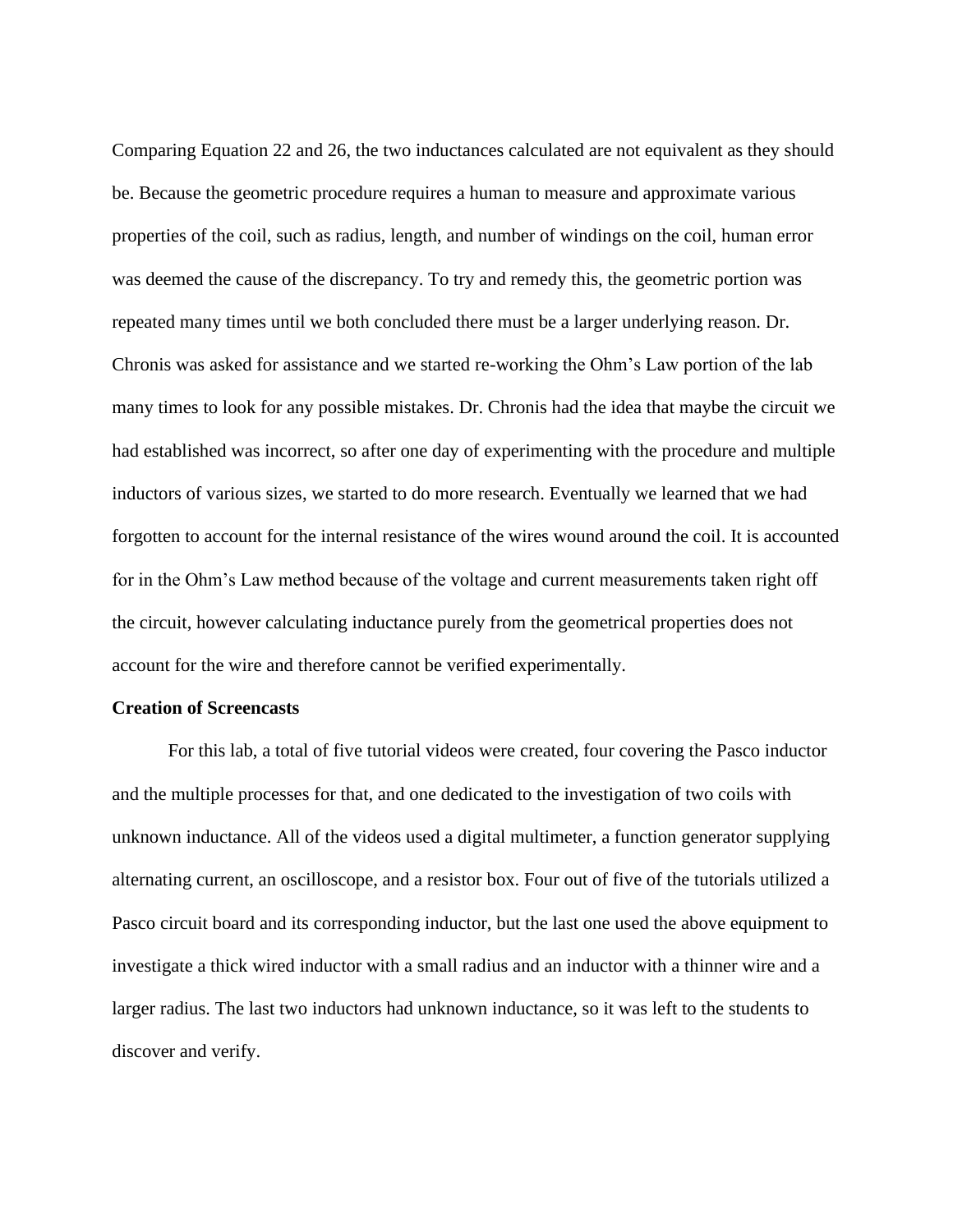The first video was dedicated to finding the inductance from the LR time constant. There are some pitfalls to this procedure, such as manipulating the voltage values in theory to finding them on the oscilloscope, but these were all previously discussed in the RC time constant tutorial, so this video was able to focus on deeper conceptual observations. The video began with a demonstration of establishing the circuit, while mentioning some important things to observe and ponder, such as why you would have power go through the resistor before the inductor. One oscilloscope's probe was placed before the inductor, and the waveform was switched to be a square wave to see the decaying exponential. From there, one cursor was placed at the peak and the second was placed at 63% of the max voltage, or the value after one time period. From there the oscilloscope can calculate the time period between the two and the student can calculate the corresponding inductance, using Equation 14. This video walked through every step of the procedure, but it was kept relatively short because the process had been covered in the RC time constant tutorial.

The next video introduced the concept of reactive inductance, including comparisons to reactive capacitance from the previous lab. The formula was first discussed, seen in Equation 13, which shows it is only applicable if the inductance and the frequency are known. Because the Pasco inductor's inductance is known, the video first demonstrated how you could use this formula but moved on to a procedure if inductance was not known utilizing the Ohm's Law. Because the circuit is connected in a series configuration, the current throughout the components will be equal. The video walked through how the measured  $V_{rms}$  across the inductor and the displayed circuit's  $I_{rms}$  on the function generator, could be used with the Ohm's Law (Equation 1) to calculate a corresponding resistance of the inductor, or the reactive inductance. This value would be verified from Equation 13 as discussed above. Although these procedures seem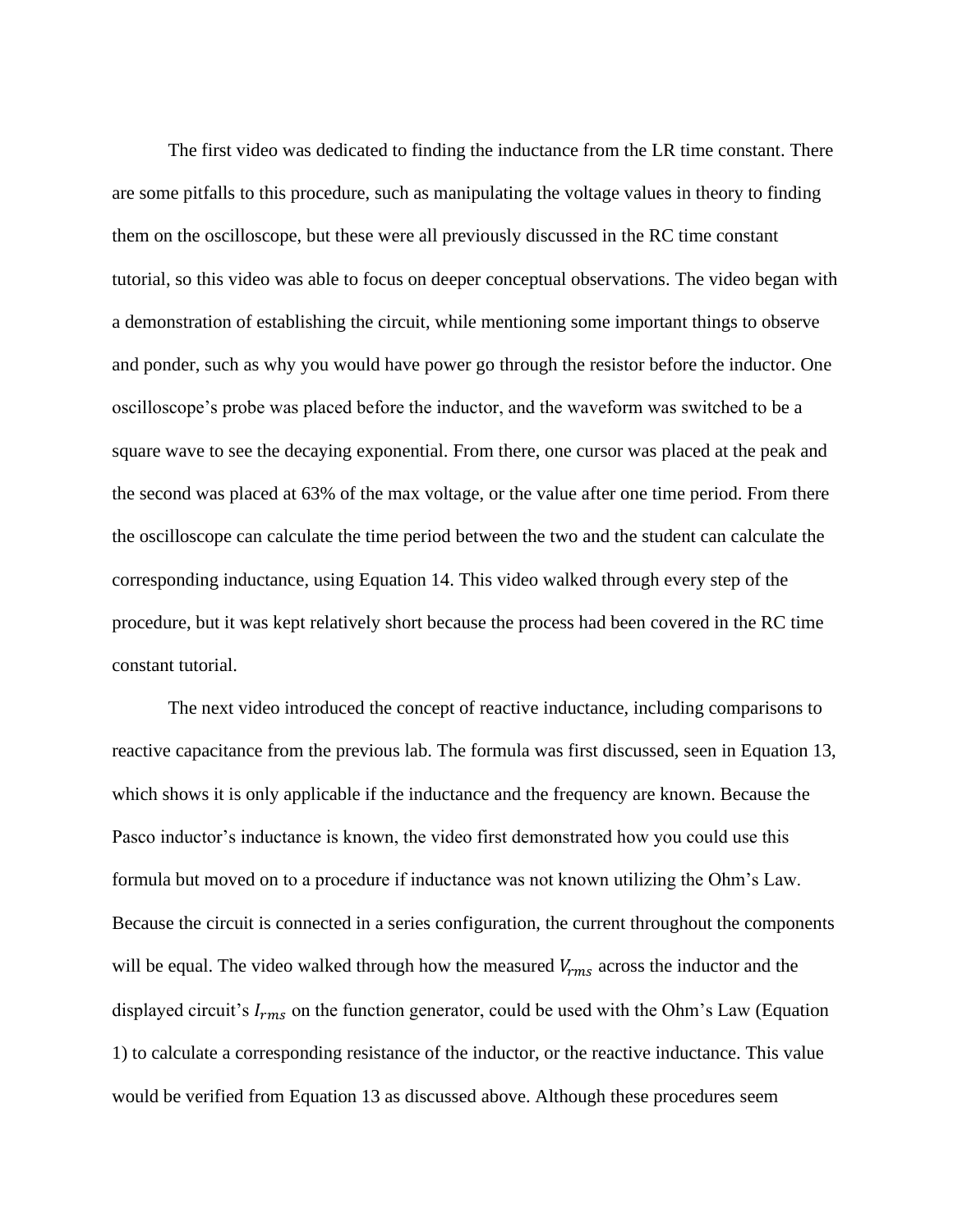redundant, the tutorial walked through these manipulations in detail because the utilization of reactive inductance and its different relationships would be critical in the future portions of the lab.

The next video explored the phase angle of the Pasco inductor from the circuit. This process began similarly to the RC phase angle procedure but there were some distinct differences. Once the circuit was established correctly and the oscilloscope's probes were placed in the proper positions, the video began reviewing the theory of waveform phase angles. Using the relationship that one period of the circuit corresponds to 360 degrees, some other time period, like the time between wave peaks, corresponds to some unknown angle. Up to here, the process was exactly the same as the RC phase angle lab, but because of the difference in vector diagrams (as seen in Figures 9 and 3) the angle calculated in the same way as the RC lab would yield the resistor phase angle, not the inductor phase angle. The inductor phase angle would be ninety minus the found angle. This had been mentioned pictorially in the RC lab, but this was the first time the students were utilizing that information, so it was discussed thoroughly in the video. Part of that discussion was introducing the math operation on the oscilloscope to display the wave of the resistor and to show that the phase angle between the two circuit elements, the inductor and resistor, was equal to ninety degrees, which can also be seen in Figure 9. Another method using the reactive inductance was briefly discussed in the tutorial, but only for the students' edification and to further demonstrate how reactive inductance can be utilized and manipulated. The video then pointed out some important observations the student should be making during the lab, like the fact that the inductor was leading the circuit versus the capacitor lagging behind the circuit. The reason behind that observation was left to the students to determine. This is a moment where the addition of the tutorial videos offers helpful insight into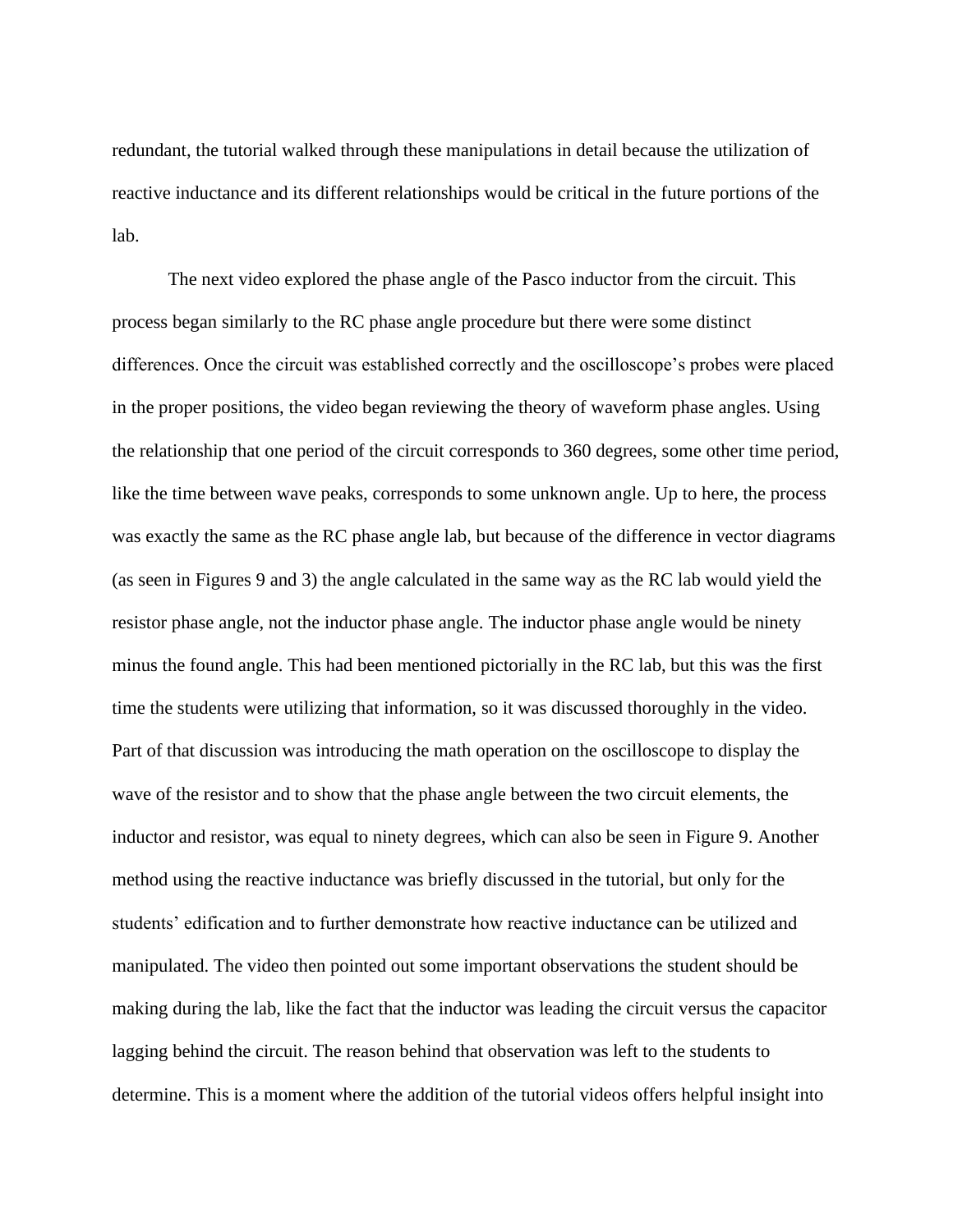the lab manual. Showing the students a correctly set up lab experiment displaying the desired results, gives them a benchmark to go off of. They know the observations they should be making, which releases some of the guesswork from the lab, and allows the students to concentrate on connecting and understanding the core concepts.

The next video supplied a brief overview of the Pasco inductor and everything conducted for that portion of the lab. The video began with demonstrating the correct circuit to establish, and then moved on to reviewing the multiple ways reactive inductance could be found. This was primarily included to demonstrate a helpful procedure using reactive inductance that would be needed in the next portion of the experiment.

The last video for this lab was dedicated to the investigation of two coils with unknown inductance. At this point in the lab, working with an unknown inductance, the students were expected to utilize the processes explored previously with only a very general procedure, which made this tutorial video, and the one previously mentioned, vitally important to the students. One of the coils had a thick enough wire that the windings of it could be counted by hand, so the video began with demonstrating how the geometrical properties of the coil could be used to calculated inductance, using Equation 16. The coil was then put into a circuit and the reactive inductance, and subsequently the inductance, was calculated using the Ohm's Law method laid out in the previous section. There is a significant discrepancy between the inductance calculated geometrically and the inductance calculated through the reactive inductance, and the video mentioned this discrepancy and hinted towards the reason but did not give away that it was due to the resistance from the wires being neglected in the geometric methodology. The video then demonstrated both the small coil and a coil with a larger radius, interacting together and the observations that should be made from that interaction. First the small coil was placed in the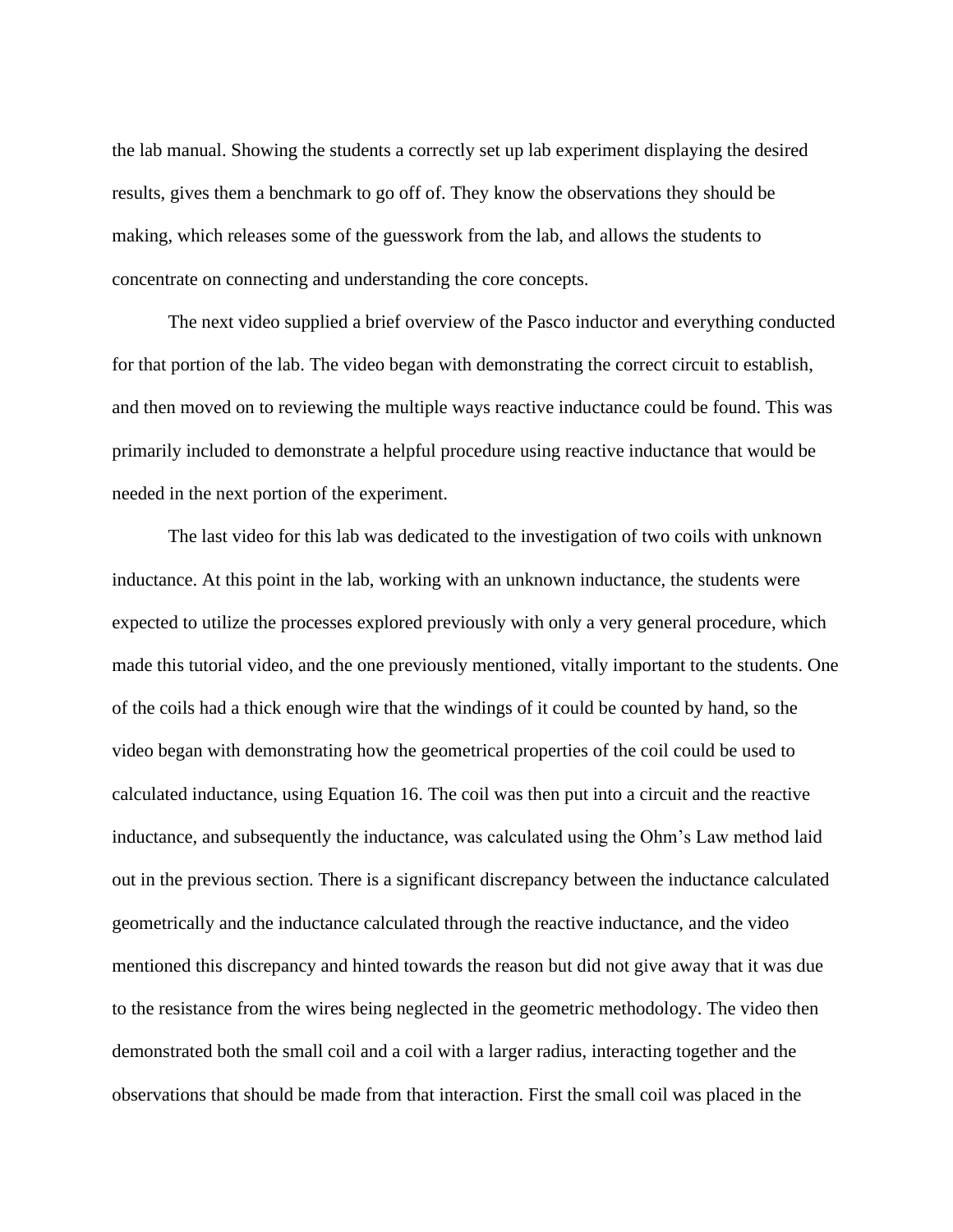center of the bigger coil, with power going through the small coil, and the  $V_{rms}$  across both coils was measured. A distinct relationship was discussed in background between the ratios of the inductors' radii, inductances, and  $V_{rms}$  values, which the video began discussing. It was also demonstrated how a metal rod placed into the small coil might affect both inductor's  $V_{rms}$ values; they increased, but proportionally, again suggesting this ratio relationship. This is a relationship the students should be familiar with from class, but the configurations to explore this relationship can be complicated. If the students were unsure how to measure the  $V_{rms}$  across both inductors separately for example, or had they set up their circuit incorrectly, they would have missed observing this relationship and therefore would not have solidified that concept in the lab.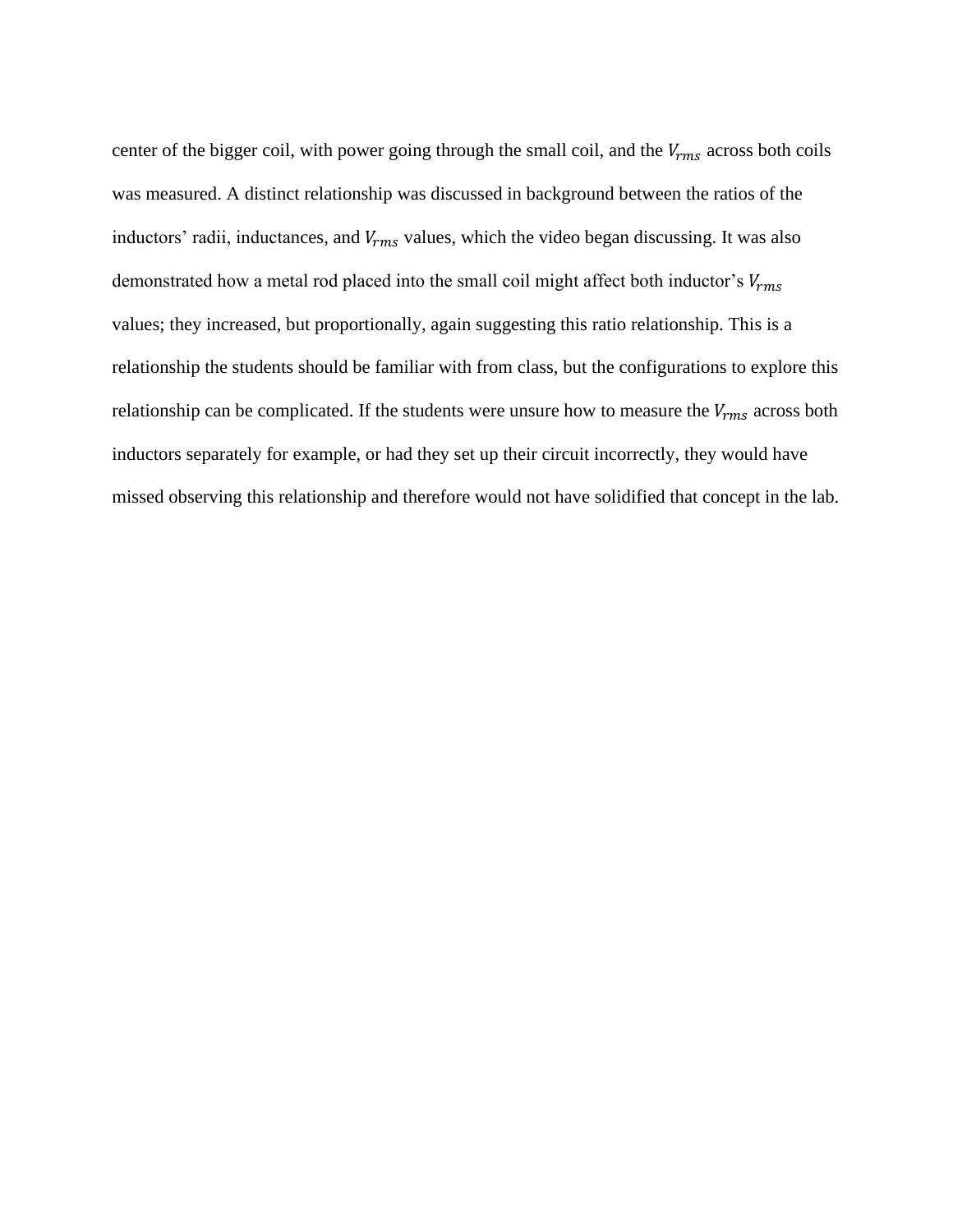#### **Chapter 4: Thermodynamics**

#### **Background**

The Ideal Gas Law is a general equation of state for a hypothetically ideal gas [13]. It is shown in its most common form in Equation 27, where (P) (V) and (T) represent the pressure, volume, and temperature of the gas, (n) is the amount of substance, and (R) is the ideal gas constant.

$$
PV = nRT \tag{27}
$$

It is a combination of Boyle's Law (Equation 28), Charles's Law (Equation 29), and Avogadro's Law (Equation 30) [14].

$$
PV = C_1 \therefore P_1 V_1 = P_2 V_2 \tag{28}
$$

$$
\frac{V}{T} = C_2 \ \therefore \ \frac{V_1}{T_1} = \frac{V_2}{T_2} \tag{29}
$$

$$
\frac{V}{N} = C_3 \quad \therefore \quad \frac{V_1}{N_1} = \frac{V_2}{N_2} \tag{30}
$$

Each substance has a specific heat capacity, which is a property of the substance. The value of specific heat is a representation of the amount of heat (or energy) that must be added to a substance for its temperature to increase one unit on the Kelvin scale [15]. It is generally noted with the variable  $(c_p)$  and measured in units joule per kelvin per kilogram (J/K\*kg) [15]. A substance's specific heat can be used to describe the speed at which that substance will heat and/or cool. A higher specific heat equates to a longer heating/cooling time because it requires a greater amount of energy to change temperatures, and oppositely a lower specific heat equates to a faster heating/cooling time because it does not require a great amount of energy to fluctuate temperature.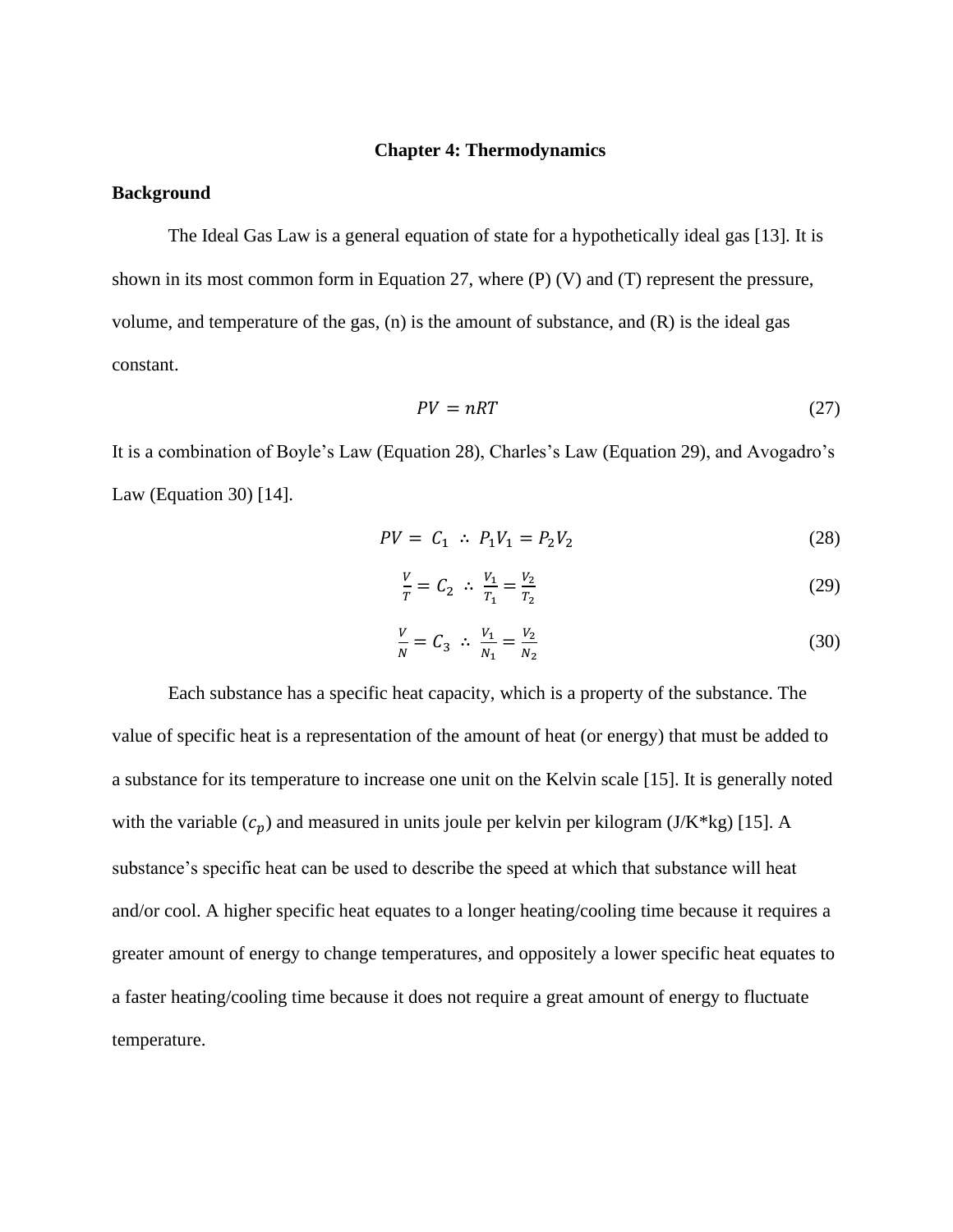#### **Preliminary Work**

This was the final lab worked on for the project. These tutorial videos were actually added on kind of late. Ideally, tutorials would have been made for all of the labs, but the first three discussed were always the main objective for the summer. Dr. Chronis and I wanted to prioritize those and have them absolutely finished, and thankfully we did. With the small amount of time at the end of the summer, other labs were worked on, and this one was finished.

This lab was not a priority because there were no necessary content changes to be made, and none of the new equipment would be used. The procedure was streamlined a little bit more, but videos were included primarily because of the DataStudio work. For many students, this lab is their first time working with DataStudio and it can be an unintuitive program. So, at the end of the summer, it was decided to create a few more tutorials covering this thermodynamics lab.

#### **Creation of Screencasts**

This lab consisted of two tutorials, one dedicated to the constant pressure and volume relationship of the Ideal Gas Law, and the other covering temperature and specific heat capacity. It was a last priority because this lab did not use any new equipment.

The first video discussed the Ideal Gas Law's constant pressure-volume relationship, seen in Equation 28 and began the experiment demonstration using DataStudio and an Ideal Gas Law apparatus. This apparatus was essentially a pressure chamber within a test tube. That apparatus was connected to a pressure sensor, which connected to a link that logged the pressure information into DataStudio. The video began by discussing all of this equipment and how it all would be working together for this lab. The video then walked through opening DataStudio and how to set up the program for this experiment, such as inputting the variables to be used and changing the option so that data is collected only when commanded. Some time was spent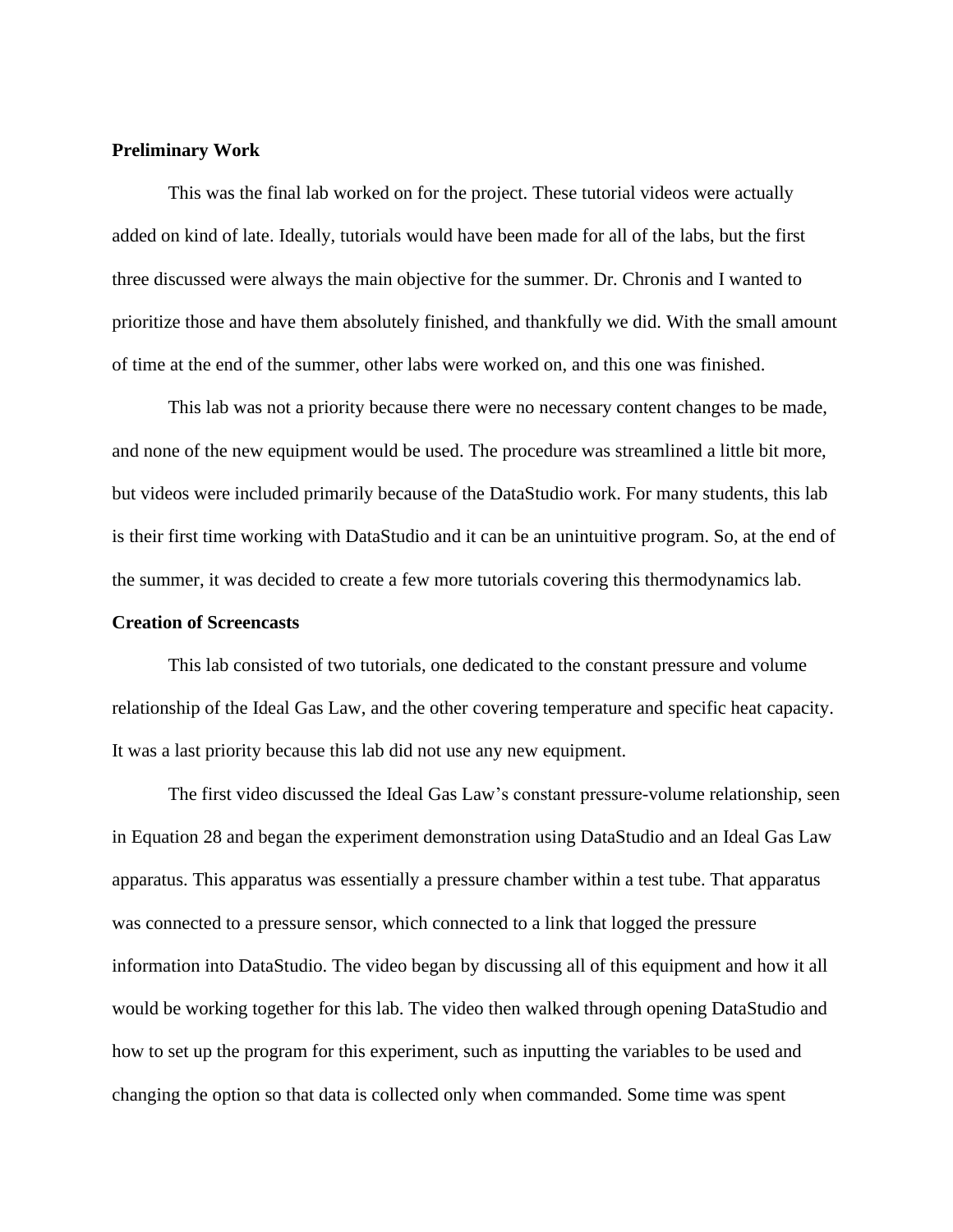discussing what the students should be looking for, which in this lab should be a constant linear graph depicting the constant relationship between changing pressure and changing volume. The possible mistakes were also highlighted for students to avoid, such as collecting the data on DataStudio too quickly which would cause the temperature change from the moving gas to affect the linearity of the graph. The video then demonstrated the rest of the procedure for the lab. The syringe was pushed to a volume level, the gas was allowed to come to equilibrium, then the pressure was clicked to be collected by DataStudio. The volume the syringe was set at was inputted as well with the pressure point collected by the pressure sensor. Repeating this with various volume levels, the student create a graph of their inputted volume points and the corresponding pressure in the syringe at that volume. All of these steps were shown in the tutorial, specifically the DataStudio setup. If all the students watch this, there should be no questions on how to use DataStudio, which frees up the teaching assistant or professor running the lab for deeper conceptual questions.

The second video for this lab explores specific heat capacity by heating and cooling water and alcohol, recording the data with DataStudio, and observing the differences in temperature. The video began by introducing the equipment and setting up the experiment. It demonstrated setting 100 milliliters of water and 100 milliliters of isopropyl alcohol onto a hot plate and placing the temperature probes into each beaker. It also mentioned to the student to be sure the probe stays at the bottom of the beaker for the entire duration of the experiment. Then the tutorial walked through opening and setting up the Datastudio program, incluing adding the two temperature sensors to the proper channels on DataStudio. The hotplate is then turned on to start heating the two liquids up to 50º F. The video also demonstrated how to collect and observe the temperature data on DataStudio while the liquids heat up. The tutorial mentions an observation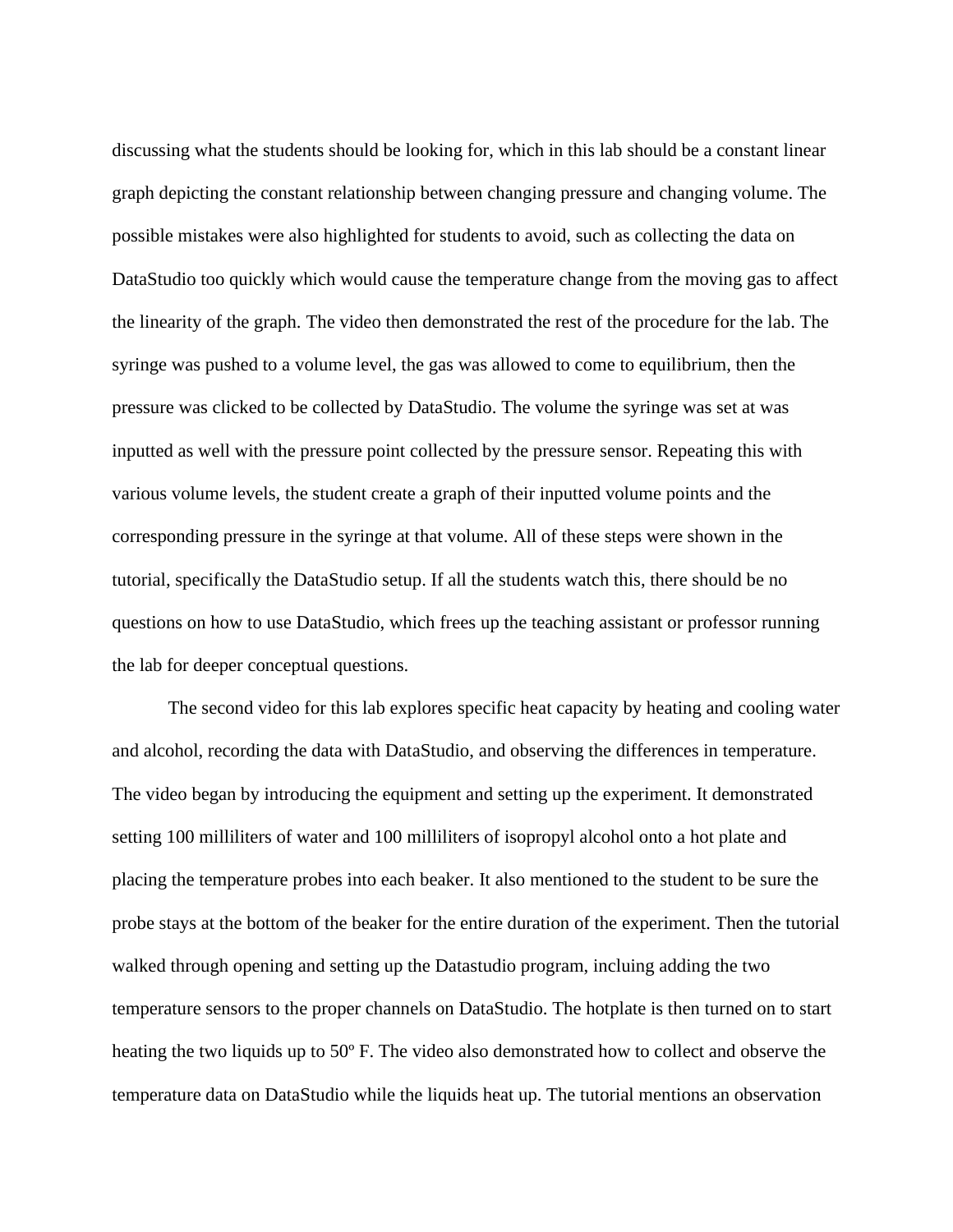that the alcohol was heating faster than the water. The specific heat property was mentioned in the video as the possible cause of that, but it was left to the students to determine if that was true, and how that affects the cooling portion of the lab. The addition of the video helps the students know the proper way to set up the experiment and what they should be observing.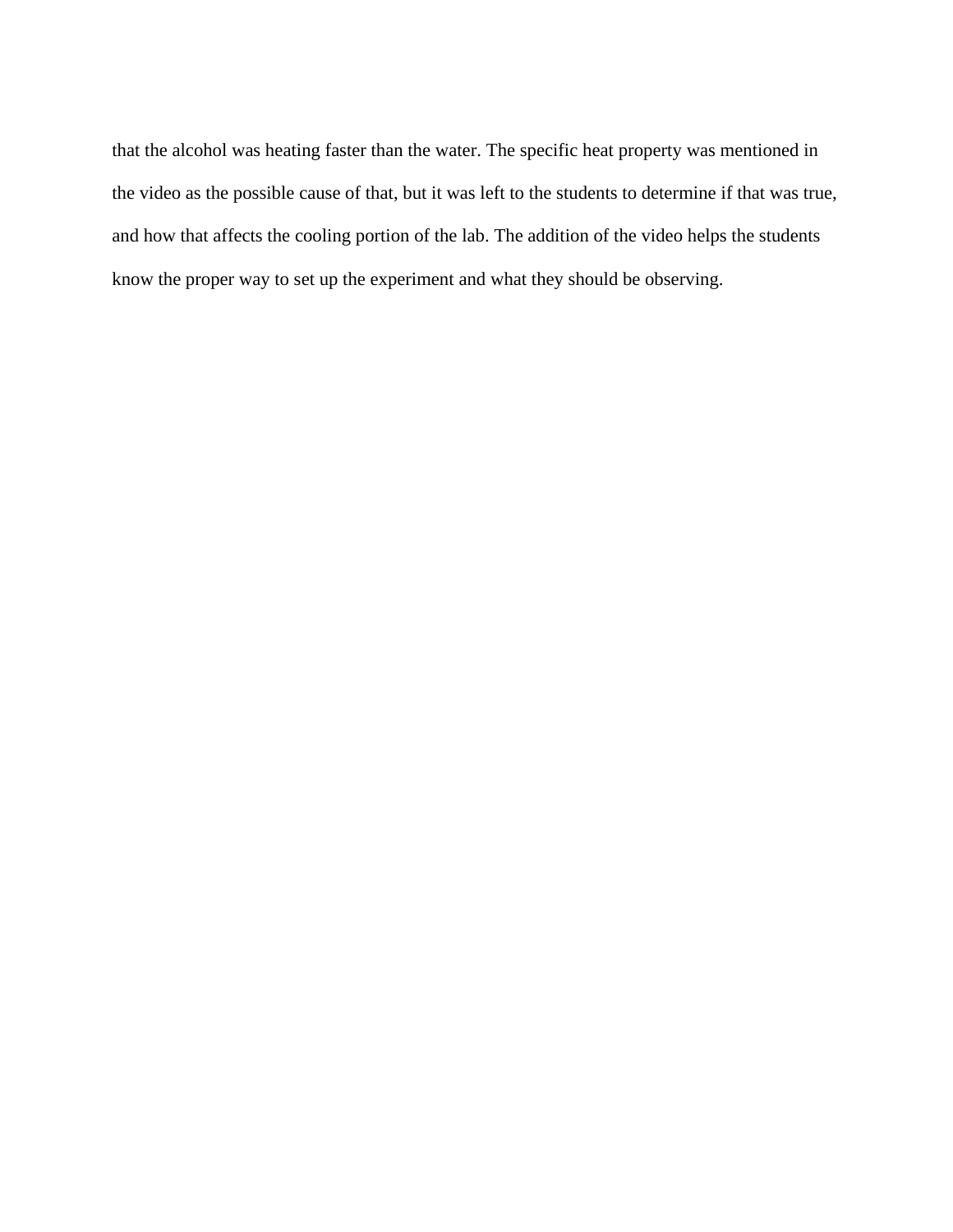#### **Chapter 5: Equipment**

The last contribution of this project were tutorial videos on each piece of equipment. A great deal of new equipment was bought for this revitalization, and part of the project was first learning about this new equipment and then mastering it all. These videos were created to provide a basic overview of the more complex instruments, separate of any specific lab material to serve as a point of reference for all laboratories, and any other possible future use.

The first video created covered the function generator. This piece of equipment can supply either an alternating current or a direct current, but it was generally used as an AC power supplier. The video demonstrated how to change the waveform and the supplied frequency, as well as other attributes that were necessary in various labs. The most important thing it covered was the possibility of overcurrent in the function generator, meaning the circuit either has too little resistance or too much voltage, and ways to avoid damaging both the function generator and the circuit.

The oscilloscope tutorial was likely the most important video because of that instrument's complexity. The oscilloscope captures AC waveforms and calculates a multitude of other parameters by placement of probes throughout the circuit. The screencast discussed a general overview of this and tips on how to use an oscilloscope to your best advantage. This started with where to best place the probes. For the labs worked in Physics 115, the circuits were generally no more than two elements. The oscilloscope's probe measures from placement to ground, so wave 1 was best placed before any circuit elements in order to measure the entire circuit's voltage drop and wave 2 was placed before the element of interest to capture the power through that element. The oscilloscope contains a "math" function that allows a variety of mathematical operations to be done to the two waves. In these labs, the subtraction operation was mostly used between the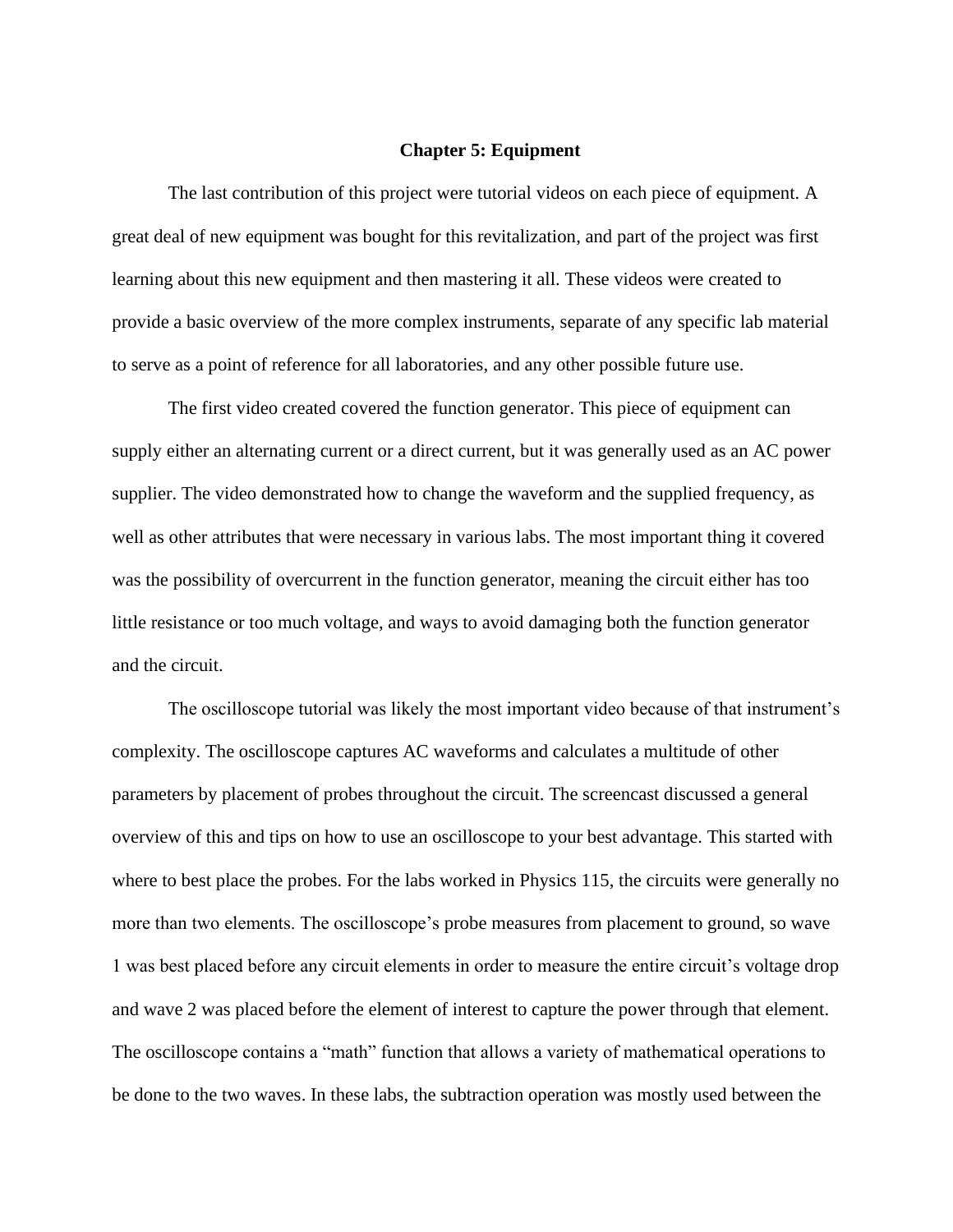two waves because, if the probe placement is correct, this would yield the last element's waveform. The video also mentioned that the oscilloscope needed several data points to calculate values correctly, so if the frequency could not be calculated by the oscilloscope, the other calculated measurements were likely untrustworthy. The oscilloscope is very complex and can do many things, so only the primary functions used in the labs were covered in the video. This was helpful to perform the lab, and also created curiosity in the students as to what else the oscilloscope was capable of.

The last equipment video covered the digital multimeter used in nearly every lab experiment. While most students may have used one of these prior to Physics 115, the video demonstrated how that instrument would be used in a context they likely had not experienced. The basic functions of the multimeter were demonstrated, like the proper settings for DC and AC voltage, but also the various operations used in the following laboratories. The multimeter can be used to measure an element's internal resistance or capacitance. Doing this is an example of investigating your design elements, which is a critical skill in the professional world. An engineer should avoid an unknown output by examining all of the intrinsic properties of their elements beforehand. The screencast also demonstrated how one could use a multimeter to verify the voltage readings displayed on the function generator. This skill introduces the idea of verification to the students working the lab. Even if that step is not properly stated in the lab manual, the addition of the tutorial encourages the students to start thinking about verifying their answers, which is another skill highly sought after in industry.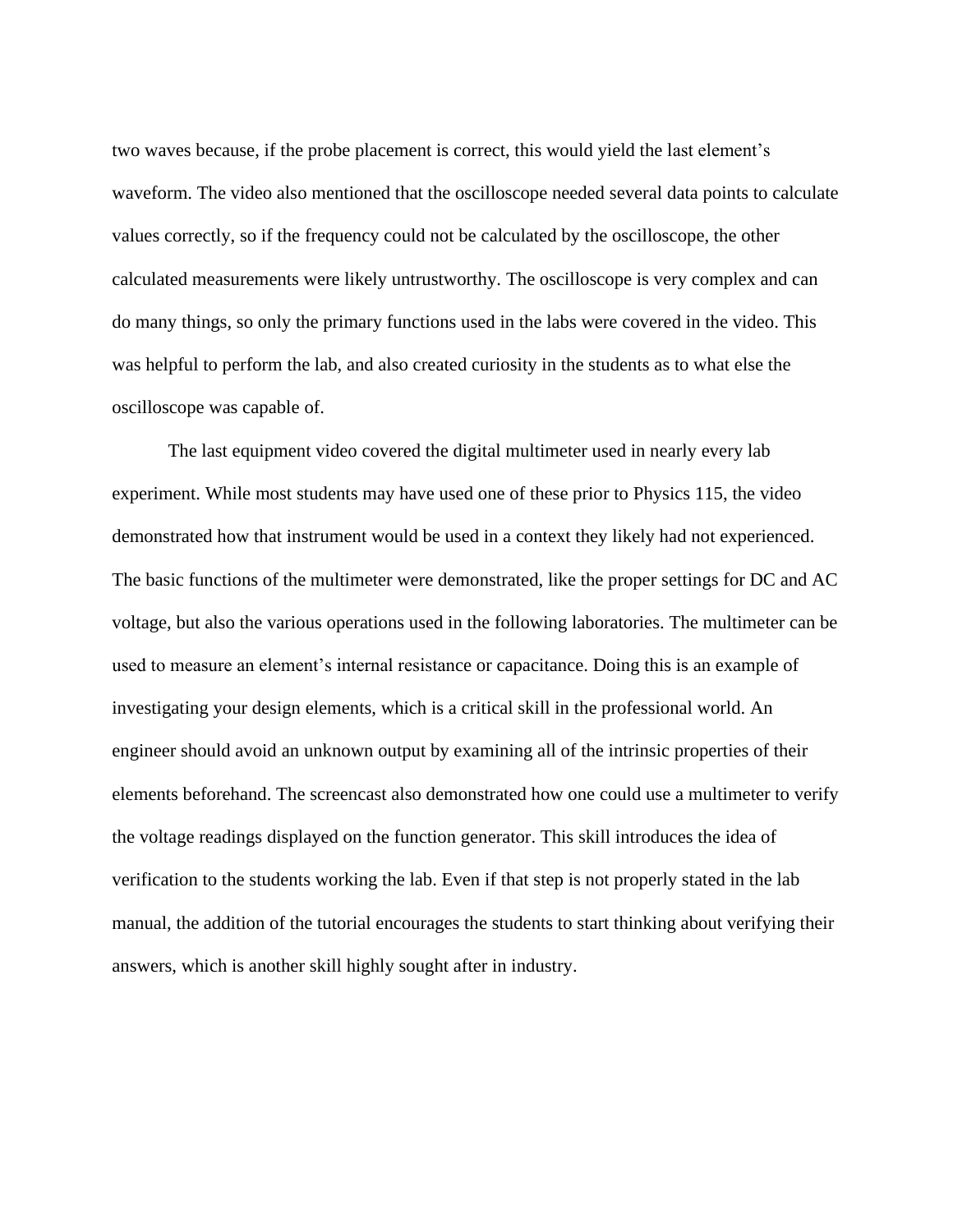#### **References**

1. Capacitors and Capacitance vs. Inductors and Inductance - Video Tutorial. (n.d.). Retrieved November 23, 2020, from https://www.allaboutcircuits.com/videotutorials/inductance-andcapacitance/#:~:text=Capacitors%20and%20inductors%20are%20electronic,energy%20in

%20a%20magnetic%20field

- 2. RC Charging Circuit Tutorial & RC Time Constant. (2020, August 26). Retrieved November 23, 2020, from https://www.electronics-tutorials.ws/rc/rc\_1.html
- 3. Inductor and the Effects of Inductance on an Inductor. (2020, November 2). Retrieved November 15, 2020, from https://www.electronics-tutorials.ws/inductor/inductor.html
- 4. P. (2006, Spring). Expt. 2: DC Circuits. Retrieved November 21, 2020, from https://sites.fas.harvard.edu/~scphys/courses/E1b/E1b\_2.pdf
- 5. Insulator Breakdown Voltage: Physics Of Conductors And Insulators: Electronics Textbook. (n.d.). Retrieved November 14, 2020, from https://www.allaboutcircuits.com/textbook/direct-current/chpt-12/insulator-breakdownvoltage/
- 6. OpenStax. (n.d.). Physics. Retrieved November 21, 2020, from https://courses.lumenlearning.com/physics/chapter/20-5-alternating-current-versus-directcurrent/#:~:text=Direct%20current%20(DC)%20is%20the,charge%20that%20periodically %20reverses%20direction.
- 7. Capacitive Reactance The Reactance of Capacitors. (2018, September 02). Retrieved November 15, 2020, from https://www.electronics-tutorials.ws/filter/filter\_1.html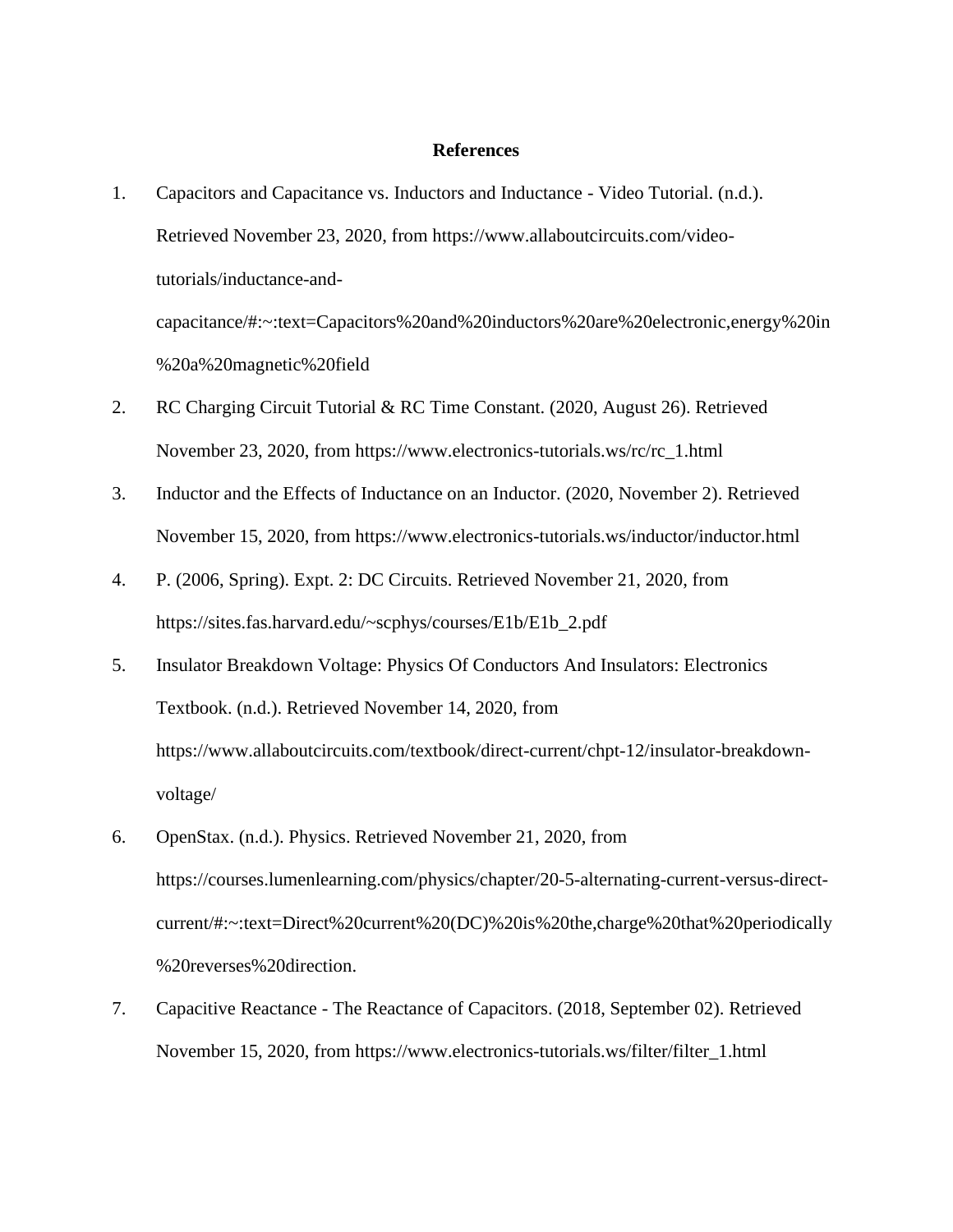- 8. RC Oscillator Circuit The RC Oscillator Tutorial. (2020, March 25). Retrieved November 23, 2020, from https://www.electronics-tutorials.ws/oscillator/rc\_oscillator.html
- 9. Square wave. (2020, November 19). Retrieved November 23, 2020, from https://en.wikipedia.org/wiki/Square\_wave
- 10. LR Series Circuit a series Inductor and Resistor. (2018, July 23). Retrieved November 23, 2020, from https://www.electronics-tutorials.ws/inductor/lr-circuits.html
- 11. Electrical4U. (2020, October 11). Electrical Reactance: What is it? (Inductive & Capacitive). Retrieved November 23, 2020, from https://www.electrical4u.com/electricalreactance/
- 12. Electrical4U. (2020, August 19). RL Series Circuit Analysis (Phasor Diagram, Examples & Derivation). Retrieved November 23, 2020, from https://www.electrical4u.com/rl-seriescircuit/
- 13. Ideal gas law. (2020, November 3). Retrieved November 23, 2020, from https://en.wikipedia.org/wiki/Ideal\_gas\_law
- 14. (n.d.). Retrieved November 23, 2020, from https://www.chem.fsu.edu/chemlab/chm1045/gas\_laws.html
- 15. Specific heat capacity. (2020, November 4). Retrieved November 24, 2020, from https://en.wikipedia.org/wiki/Specific\_heat\_capacity